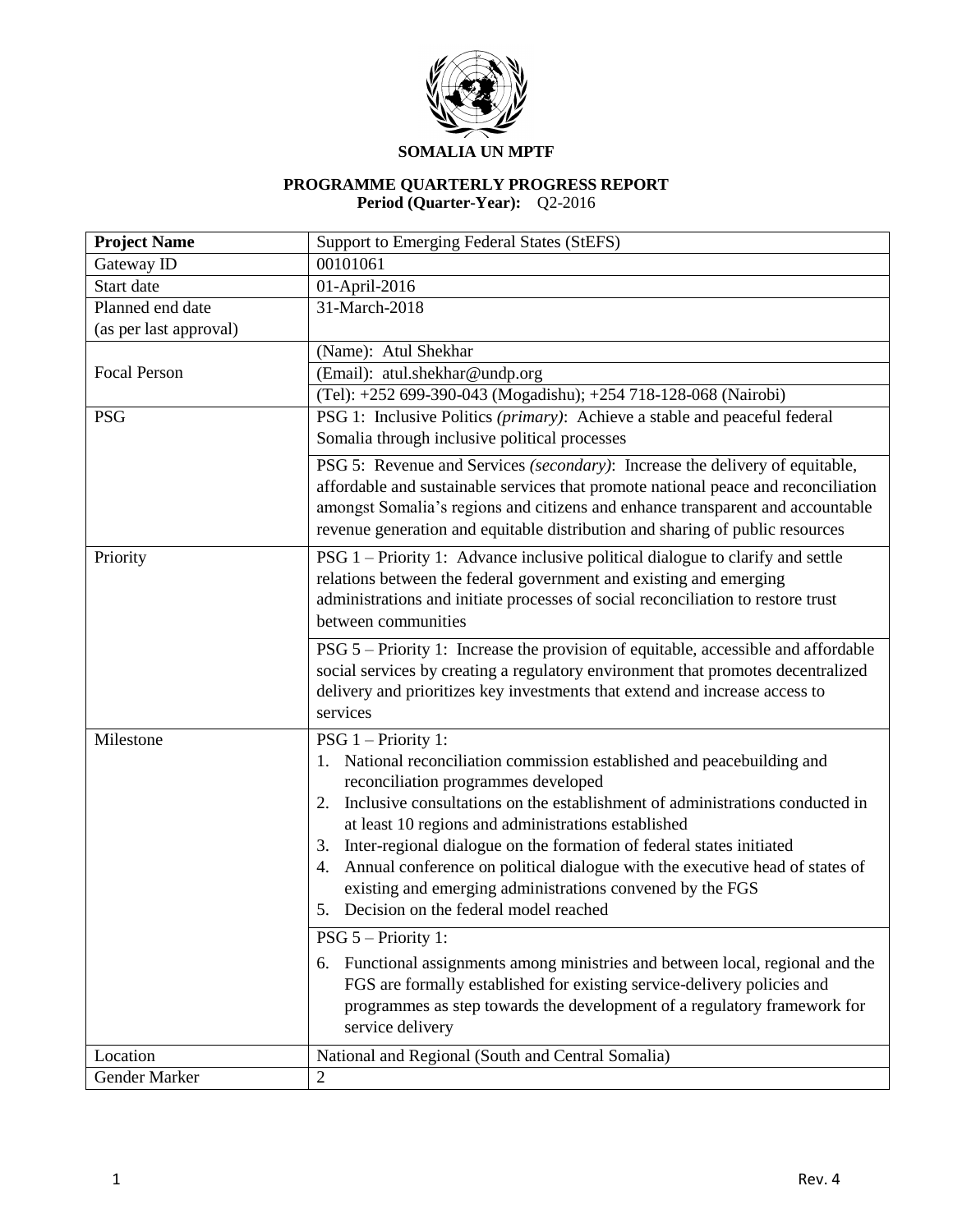

| Total Budget as per ProDoc   US\$13,991,639 |                                          |
|---------------------------------------------|------------------------------------------|
|                                             | MPTF: US\$8,313,725                      |
|                                             | PBF: US\$1,800,000                       |
|                                             | Non MPTF sources: UNDP Trac: US\$500,000 |
|                                             | <b>UNSOM: US\$283,589</b>                |
|                                             | Switzerland: US\$100,000                 |
|                                             | Resources to Mobilize: US\$2,994,325     |

| <b>Total MPTF Funds Received</b> |                        | <b>Total non-MPTF Funds Received</b> |                        |                   |
|----------------------------------|------------------------|--------------------------------------|------------------------|-------------------|
| <b>PUNO</b>                      | <b>Current quarter</b> | <b>Cumulative</b>                    | <b>Current quarter</b> | <b>Cumulative</b> |
| <b>UNDP</b>                      | US\$894,982.67         | US\$894,982.67                       | Nil                    | $Ni1*$            |

**\*** US\$2,232,061 in PBF funds were received in September 2015 under the interim State Formation Process project and carried over to the StEFS project. No new non-MPTF funds were received in Q2-2016 when the project commenced.

| <b>JP Expenditure of MPTF Funds</b> |                        | <b>JP Expenditure of non-MPTF Funds</b> |                        |                   |
|-------------------------------------|------------------------|-----------------------------------------|------------------------|-------------------|
| <b>PUNO</b>                         | <b>Current quarter</b> | <b>Cumulative</b>                       | <b>Current quarter</b> | <b>Cumulative</b> |
| <b>UNDP</b>                         | US\$321,564.89         | US\$321,564.89                          | US\$118,932.15         | US\$118,932.15    |

## **SITUATION UPDATE**

The new medium-term 'Support to Emerging Federal States' (StEFS) project commenced on 1 April 2016. Under this two-year project, ending on 31 March 2018, UNDP — together with UNSOM and the Federal Government of Somalia (FGS)/Ministry of Interior and Federal Affairs (MoIFA) — is providing foundational capacity support to the establishment of functioning government institutions and to the promotion of inclusive political dialogue, citizen engagement and state accountability within the interim federal member states (FMS). The project builds on the initial 'Support to the Federal State Formation Process' Project Initiation Plan (PIP), which was concluded on 31 March 2016. The sustained support to the FGS and interim FMS through the StEFS project will not only help to secure progress made in forming member states, but will also assist government institutions to develop core public sector capacities and, in turn, deliver basic services to the Somali population.

## **Political Developments:**

Key political developments relevant to the state formation/building context over the period 1 April to 30 June 2016 include the following:

- *Hiraan and Middle Shabelle:* The Jowhar conference was re-launched in April 2016 by the FGS, but little headway on the formation of the Hiraan and Middle Shabelle interim administration has been made in the second quarter (Q2). Lack of agreement over clan representation, the location of the conference and whether reconciliation processes should come before state formation continue to hinder progress. At the same time, intra-clan conflicts persist in the region, particularly between Hawiye sub-clans. From 17 to 21 May, conflict between Galjeceel and Jijele sub-clans in Beledweyne resulted in an estimated 30 to 40 deaths. Clan elders brokered a ceasefire on 21 May, with the assistance of AMISOM.
- *Galmudug Interim Administration (GIA):* In May 2016, a group of the Marehan clan announced the establishment of "Upper Galgaduud Administration" (comprising only the Cabudwaaq locality in Galgadud region) and a 21-member Cabinet, thereby challenging the GIA's legitimacy. Preparatory work to advance the reconciliations between FGS and Ahlu Sunna Wal Jama'a (ASWJ), as well as ASWJ with the GIA, was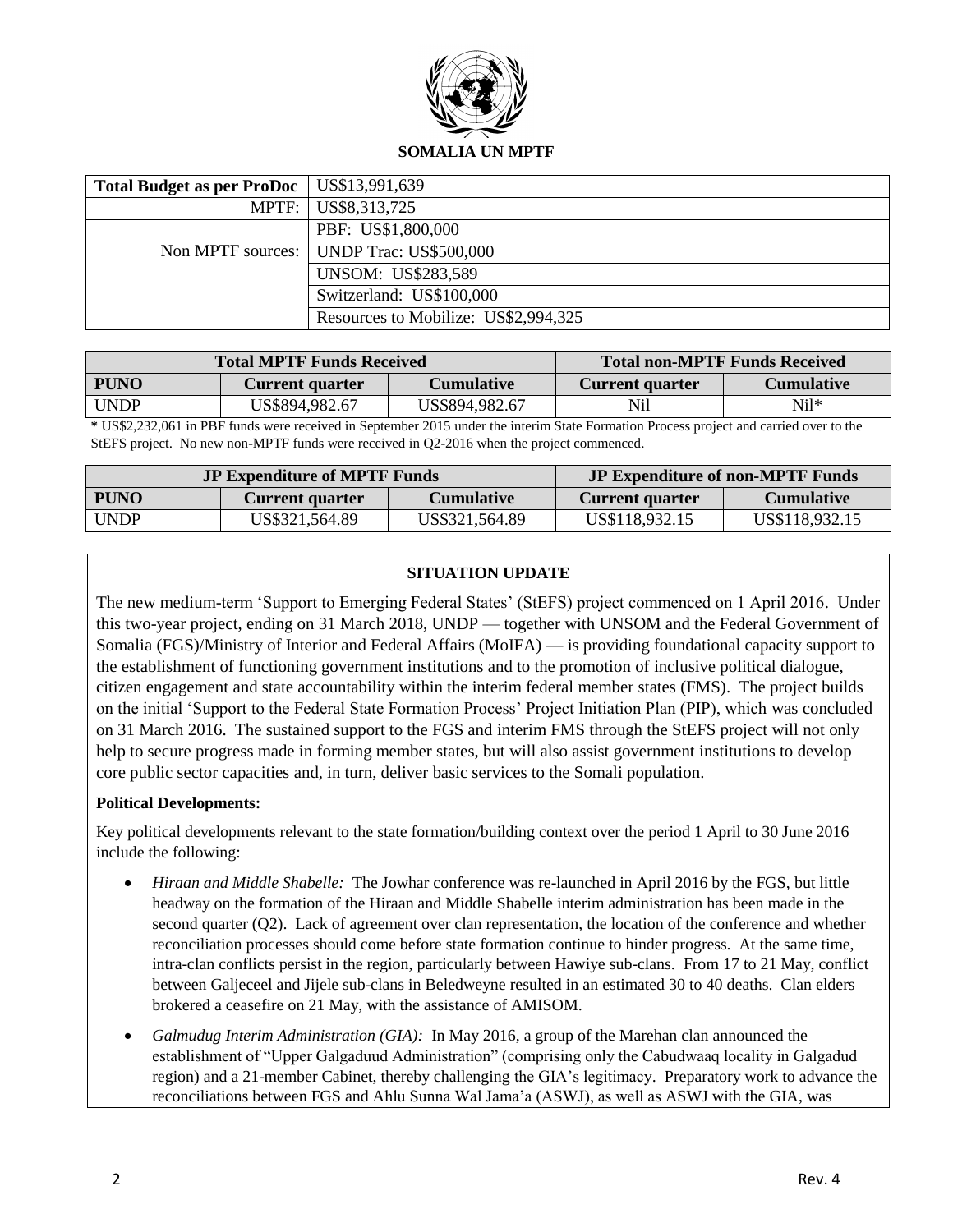

underway in May. In early June, ASWJ militias seized army bases and a police compound in Dhusamareb, the regional capital of Galgadud.

- *Jubbaland State of Somalia (JSS):* In the second quarter, steps were taken to implement the 10-point communique released on 25 March following reconciliation meetings between the Jubba leadership and Marehan stakeholders where both parties agreed to a fair distribution of positions for all Jubba clans. In May 2016, 17 ministers, 17 deputy ministers and a First Vice President (all men) were appointed. With these appointments, the Jubbaland Cabinet continues to reflect a strong representation from the Darod clan. Reactions to the appointments have, therefore, been mixed, with non-Darod clans feeling under-represented.
- *Interim South West Administration (ISWA):* An unwritten agreement was reached on 24 April between the interim administration, AMISOM, National Intelligence and Security Agency (NISA), Somali National Army (SNA) and representatives of the Dir/Bimaal and Hawiye/Habargidir clans. Key elements of the agreement include: a renewed ceasefire in Merka district; separation and relocation of the Bimaal and Habargidir clan militias; and AMISOM, SNA and NISA assuming joint responsibility for the security of Merka. Between 31 May and 5 June, the Lower Shabelle reconciliation conference for the Biyomaal and Habar Gidir sub-clans continued in Merka. A committee to monitor ceasefire compliance was unofficially formed at the conference.

| <b>Output 1:</b> The political dialogue and consultations around federalism and state formation have been supported |                |                                                     |                           |
|---------------------------------------------------------------------------------------------------------------------|----------------|-----------------------------------------------------|---------------------------|
|                                                                                                                     | <b>TARGET</b>  | PROGRESS ON OUTPUT INDICATOR                        |                           |
| <b>INDICATOR</b>                                                                                                    |                | <b>THIS QUARTER</b><br>$(Apr-16 \text{ to Jun-}16)$ | <b>CUMULATIVE</b><br>2016 |
| # of interim federal states with agreed upon charters                                                               | $2*$           | $\Omega$                                            | $\Omega$                  |
| and approved constitutions                                                                                          |                |                                                     |                           |
| # of inclusive mediation processes supported and                                                                    | $\mathcal{D}$  | $1(22\%$ women)                                     | 1 (22% women)             |
| led by interim FMS/FGS                                                                                              | $(30\%$ women) |                                                     |                           |
| % of state administration staff trained in conflict                                                                 | 50% in 3       | $0\%$ **                                            | 0%                        |
| management and community problem solving                                                                            | interim FMS    |                                                     |                           |
| (disaggregated by sex)                                                                                              | $(30\%$ women) |                                                     |                           |
| # of inclusive consultations undertaken on                                                                          | 2              | $\Omega$                                            | $\Omega$                  |
| federalism and federal states endorsement process                                                                   |                |                                                     |                           |
| by the FGS                                                                                                          |                |                                                     |                           |

## **QUARTERLY PROGRESS REPORT RESULTS MATRIX**

by the FGS *Sources of Evidence:* Merka conference: i) ISWA Ministry of Reconciliation and Constitutional Affairs report – incl. signed participant list and photographs, ii) Third-party monitor (TPM) report; (2) Kismayo peacebuilding and conflict management workshop: Facilitator's report – incl. signed participant list and photographs; and (3) Jowhar workshop for Genuine Traditional Elders (GTEs), delegates and civil society organizations (CSOs)/media: i) FGS/MoIFA Workshop report – incl. signed participant list and photographs, ii) TPM report.

*Notes:*

\* Refers to Hiraan/Middle Shabelle and Banadir (which could become either a state or federally-administered territory). \*\* In the second quarter of 2016, two workshops dealing with conflict resolution/management were supported by the project, however, the target audiences were not state administration staff but rather community members. One workshop took place in Jubbaland in early June for 65 members of social groups in five Kismayo villages (29M:36W), and the other was held in Jowhar from 9 to 10 May for 100 GTEs and delegates (99M:1W) and 82 CSO and media representatives (46M:36W) from the Hiraan and Middle Shabelle region.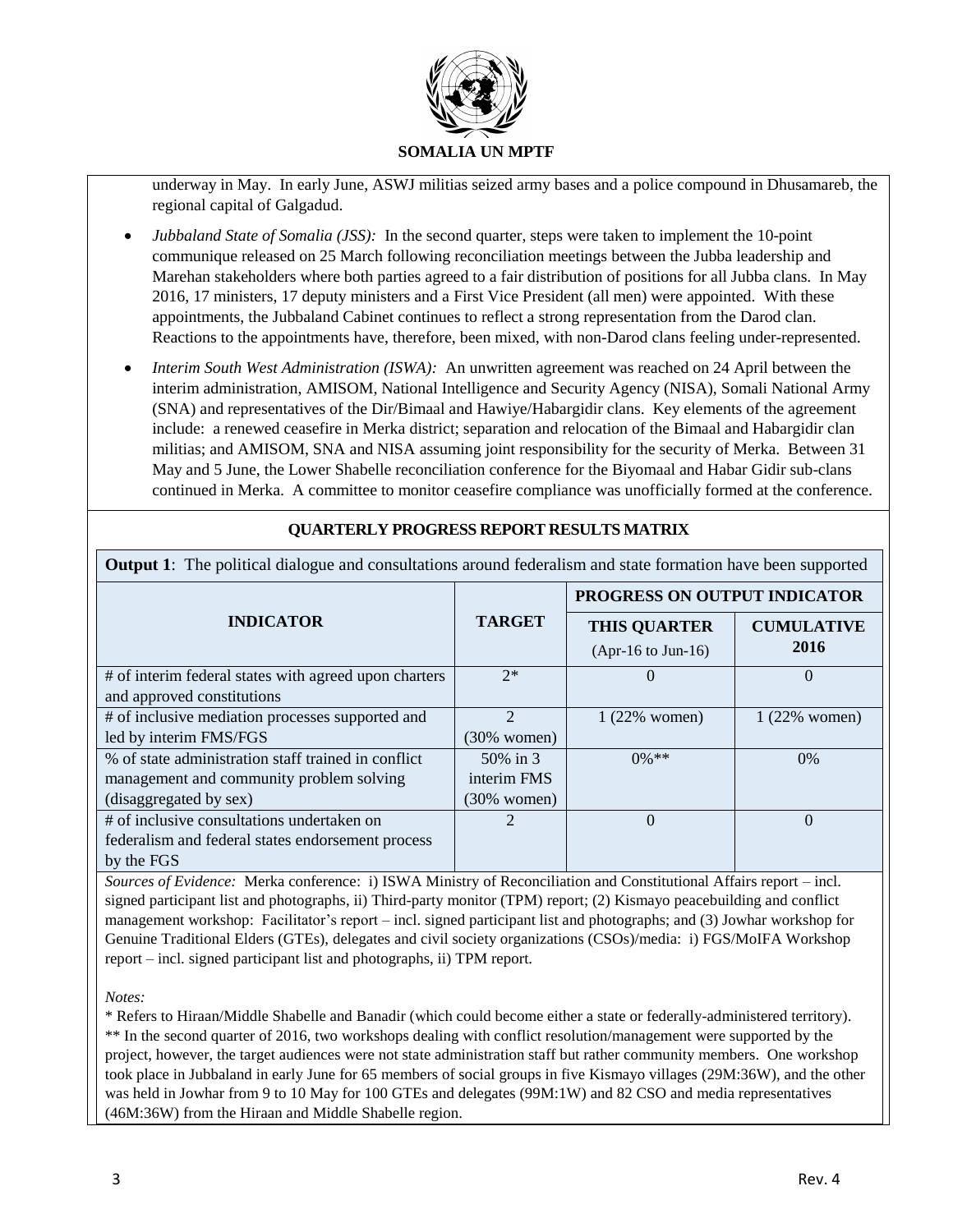

**Output 2:** The capacity of the FGS, particularly those institutions engaged in the federalism process, is strengthened

|                                                        |                | PROGRESS ON OUTPUT INDICATOR                        |                           |
|--------------------------------------------------------|----------------|-----------------------------------------------------|---------------------------|
| <b>INDICATOR</b>                                       | <b>TARGET</b>  | <b>THIS QUARTER</b><br>$(Apr-16 \text{ to Jun-}16)$ | <b>CUMULATIVE</b><br>2016 |
| $#$ of technical advisors/officers (TA/Os) and interns | $2$ TA/Os &    | $2$ TA/Os $(1M:1W)$                                 | $2$ TA/Os $(1M:1W)$       |
| provided to BFC to assist in policy development        | 3 interns      | &                                                   | &                         |
| and implementation (disaggregated by sex)              |                | $3$ interns $(2M:1W)$                               | $3$ interns $(2M:1W)$     |
| # (and %) of BFC members with access to basic          | $9(100\%)$     | $-*$                                                |                           |
| equipment (disaggregated by sex)                       |                |                                                     |                           |
| # of approved draft policy/strategy on federalism      |                | $0**$                                               | $\Omega$                  |
| and boundary demarcation                               |                |                                                     |                           |
| # of TA/Os (or desk officers) and interns provided     | $2$ TA/Os &    | 9 TA/Os (7M:2W)***                                  | 9 TA/Os (7M:2W)           |
| to FGS MoIFA/OPM to assist in policy                   | 5 interns each | $\&$                                                | $\&$                      |
| development and implementation on federalism           |                | 10 interns $(7M:3W)$ at                             | 10 interns (7M:3W)        |
| process (disaggregated by sex)                         |                | <b>MoIFA</b>                                        | at MoIFA                  |
| % of MoIFA units that receive office equipment         | 70%            | $-*$                                                |                           |
| # of consultations with regions and emerging states    |                | $0****0$                                            | $\theta$                  |
| convened and facilitated by FGS/MoIFA                  |                |                                                     |                           |

*Sources of Evidence:* (1) Human resources (HR) tracking sheet/contracts of employment/time sheets; (2) Boundaries and Federation Commission (BFC) consultative workshop in Banadir: i) BFC Workshop report – incl. signed participant list and photographs, ii) TPM report; and (3) Draft Switzerland study tour report.

*Notes:*

\* No new equipment was provided to the FGS in Q2 2016. All nine BFC members and 50% of MoIFA federal directorate departments received office equipment support through the PIP project.

\*\* A draft strategic framework on boundary delimitation has been developed but is not yet finalized or approved. The framework is informed by stakeholder consultations, including the one held on 17 May in Mogadishu for Banadir with 109 participants (76M:33W), including District Commissioners, boundary experts, military cartographers and representatives from the Governor's Office, FGS MoIFA, research institutions and selected civil society groups.

\*\*\* FGS/MoIFA is supported by five technical advisors (4M:1W) and four desk officers (3M:1W).

\*\*\*\* Though the FGS did not convene any regional or inter-state consultations on the federalism process in Q2, MoIFA, Office of the Prime Minister (OPM) and BFC senior officials (5M:0W in total) joined their counterparts from Galmudug, South West, Jubbaland and Puntland (6M:2W in total) on a federalism study tour organized by the Switzerland Government and the StEFS project.

**Output 3:** Foundational support to interim state administrations to ensure an appropriate physical working environment is provided

|                                                                                            | <b>TARGET</b> | PROGRESS ON OUTPUT INDICATOR                        |                           |
|--------------------------------------------------------------------------------------------|---------------|-----------------------------------------------------|---------------------------|
| <b>INDICATOR</b>                                                                           |               | <b>THIS QUARTER</b><br>$(Apr-16 \text{ to Jun-}16)$ | <b>CUMULATIVE</b><br>2016 |
| # of interim/federal member states with baseline<br>assessments conducted prioritizing key |               |                                                     |                           |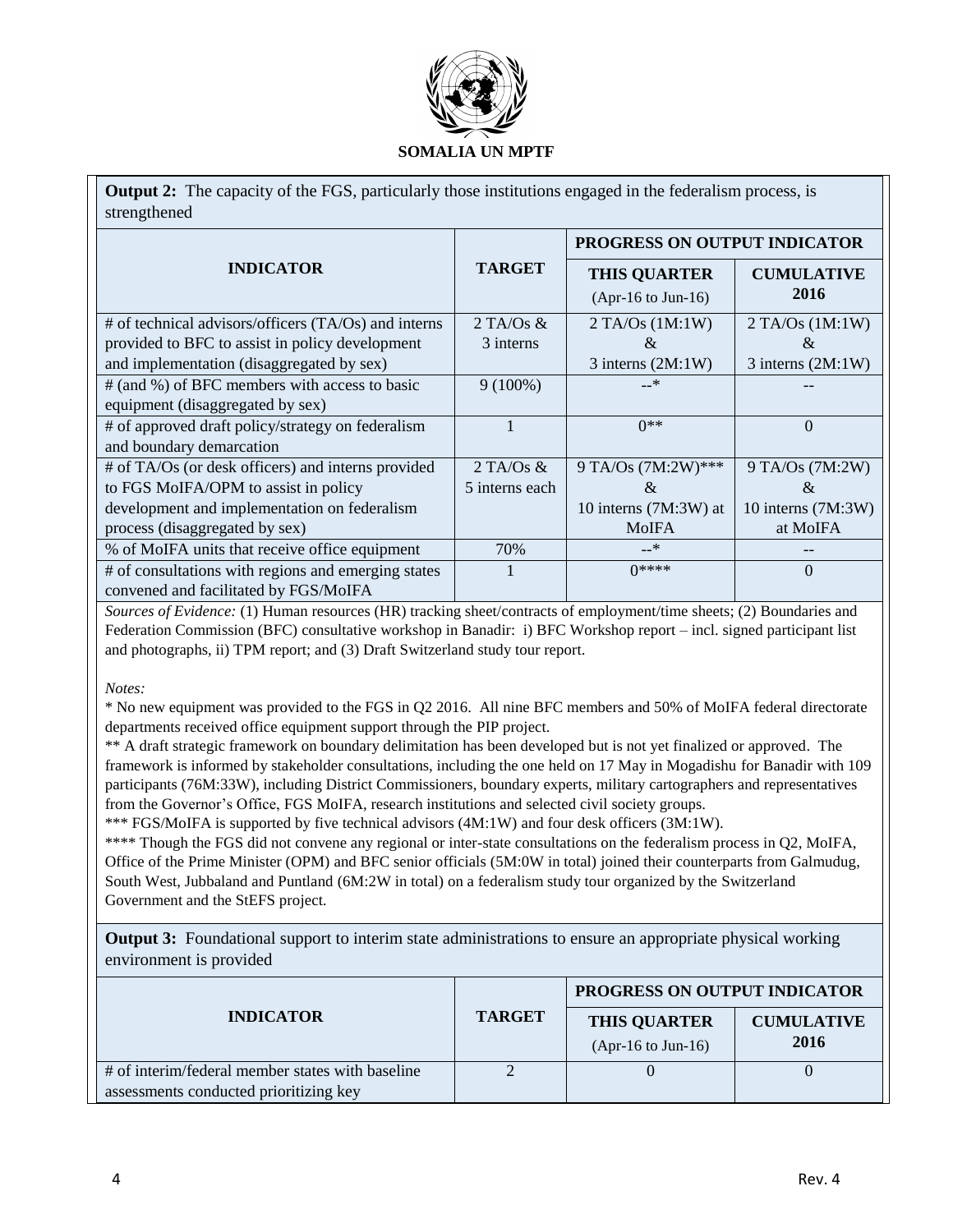

| infrastructure support for the Cabinet/ministries/                                                                                                                                                                                                   |                |                              |                     |
|------------------------------------------------------------------------------------------------------------------------------------------------------------------------------------------------------------------------------------------------------|----------------|------------------------------|---------------------|
| agencies of the interim administrations                                                                                                                                                                                                              |                |                              |                     |
| # of new or rehabilitated infrastructure projects                                                                                                                                                                                                    | $\overline{2}$ | 2 (in progress) $*$          | 2 (in progress)     |
| undertaken in the interim administrations/states                                                                                                                                                                                                     |                |                              |                     |
| Sources of Evidence: (1) Baidoa Media article on construction of multi-purpose facility in ISWA (21 March 2016) -                                                                                                                                    |                |                              |                     |
| https://www.baidoamedia.com/2016/03/21/sawirro-madaxweyne-shariif-xasan-oo-dhagaxdhigay-dhismaha-wasaarada-                                                                                                                                          |                |                              |                     |
| qorsheynta-koonfur-galbeed/; and (2) UNDP engineer's Baidoa and Kismayo site visit reports.                                                                                                                                                          |                |                              |                     |
| Note:                                                                                                                                                                                                                                                |                |                              |                     |
| * Construction of a multi-purpose facility in Baidoa for ISWA kicked off in March 2016 and is expected to be completed<br>by the end of July 2016. The process to rehabilitate/construct facilities for the Jubbaland Civil Service Commission (CSC) |                |                              |                     |
| and State House Cabinet in Kismayo was initiated in June 2016.                                                                                                                                                                                       |                |                              |                     |
|                                                                                                                                                                                                                                                      |                |                              |                     |
| <b>Output 4:</b> The capacity of interim state administrations with a dedicated focus on 'core public sector<br>capacities' is enhanced                                                                                                              |                |                              |                     |
|                                                                                                                                                                                                                                                      |                | PROGRESS ON OUTPUT INDICATOR |                     |
| <b>INDICATOR</b>                                                                                                                                                                                                                                     | <b>TARGET</b>  | <b>THIS QUARTER</b>          | <b>CUMULATIVE</b>   |
|                                                                                                                                                                                                                                                      |                | $(Apr-16$ to Jun-16)         | 2016                |
| # of baseline assessments completed and used to                                                                                                                                                                                                      | $\overline{2}$ | $1*$                         | 1                   |
| prioritize human resource and other needs                                                                                                                                                                                                            |                |                              |                     |
| # of technical advisors/officers and interns                                                                                                                                                                                                         | 3 TA/Os        | ISWA:                        | ISWA:               |
| supported in interim state administrations for                                                                                                                                                                                                       | $\&$           | 3 TA/Os (all men)            | 3 TA/Os (all men)   |
| organizational development and planning processes                                                                                                                                                                                                    | 8 interns in   |                              |                     |
| (disaggregated by sex)                                                                                                                                                                                                                               | each interim   | JSS:                         | JSS:                |
|                                                                                                                                                                                                                                                      | <b>FMS</b>     | 2 TA/Os (2M:0W) &            | 2 TA/Os (2M:0W)     |
|                                                                                                                                                                                                                                                      |                | 9 interns (8M:1W)            | $& 9$ interns       |
|                                                                                                                                                                                                                                                      |                |                              | (8M:1W)             |
|                                                                                                                                                                                                                                                      |                | GIA:                         |                     |
|                                                                                                                                                                                                                                                      |                | 3 TA/Os (2M:1W) &            | GIA:                |
|                                                                                                                                                                                                                                                      |                | 10 interns (6M:4W)           | $3$ TA/Os $(2M:1W)$ |
|                                                                                                                                                                                                                                                      |                |                              | & 10 interns        |
|                                                                                                                                                                                                                                                      |                |                              | (6M:4W)             |
| % of staff members of beneficiary state                                                                                                                                                                                                              | 50%            | JSS: 3% (9M:3W)**            | JSS: 3% (9M:3W)     |
| ministries/agencies that receive trainings on core of                                                                                                                                                                                                |                | ISWA: <1% $(3M:0W)$          | ISWA: $<$ 1%        |
| government functions (disaggregated by sex)                                                                                                                                                                                                          |                | $GIA: <1\% (1M:1W)$          | (3M:0W)             |
|                                                                                                                                                                                                                                                      |                |                              | $GIA: <1\%$         |
|                                                                                                                                                                                                                                                      |                |                              | (1M:1W)             |
| # of coordination structures established                                                                                                                                                                                                             | $\overline{2}$ | $\mathbf{0}$                 | $\theta$            |
| % of interim federal member state ministries that                                                                                                                                                                                                    | 30%            | 0%                           | 0%                  |
| have organization structure and terms of reference                                                                                                                                                                                                   |                |                              |                     |
| in place                                                                                                                                                                                                                                             |                |                              |                     |
| Sources of Evidence: (1) ISWA baseline report; and (2) HR tracking sheet/contracts of employment/time sheets.                                                                                                                                        |                |                              |                     |
| Notes:                                                                                                                                                                                                                                               |                |                              |                     |

\* The ISWA baseline report has been developed. Baseline assessments for JSS and GIA are not yet complete.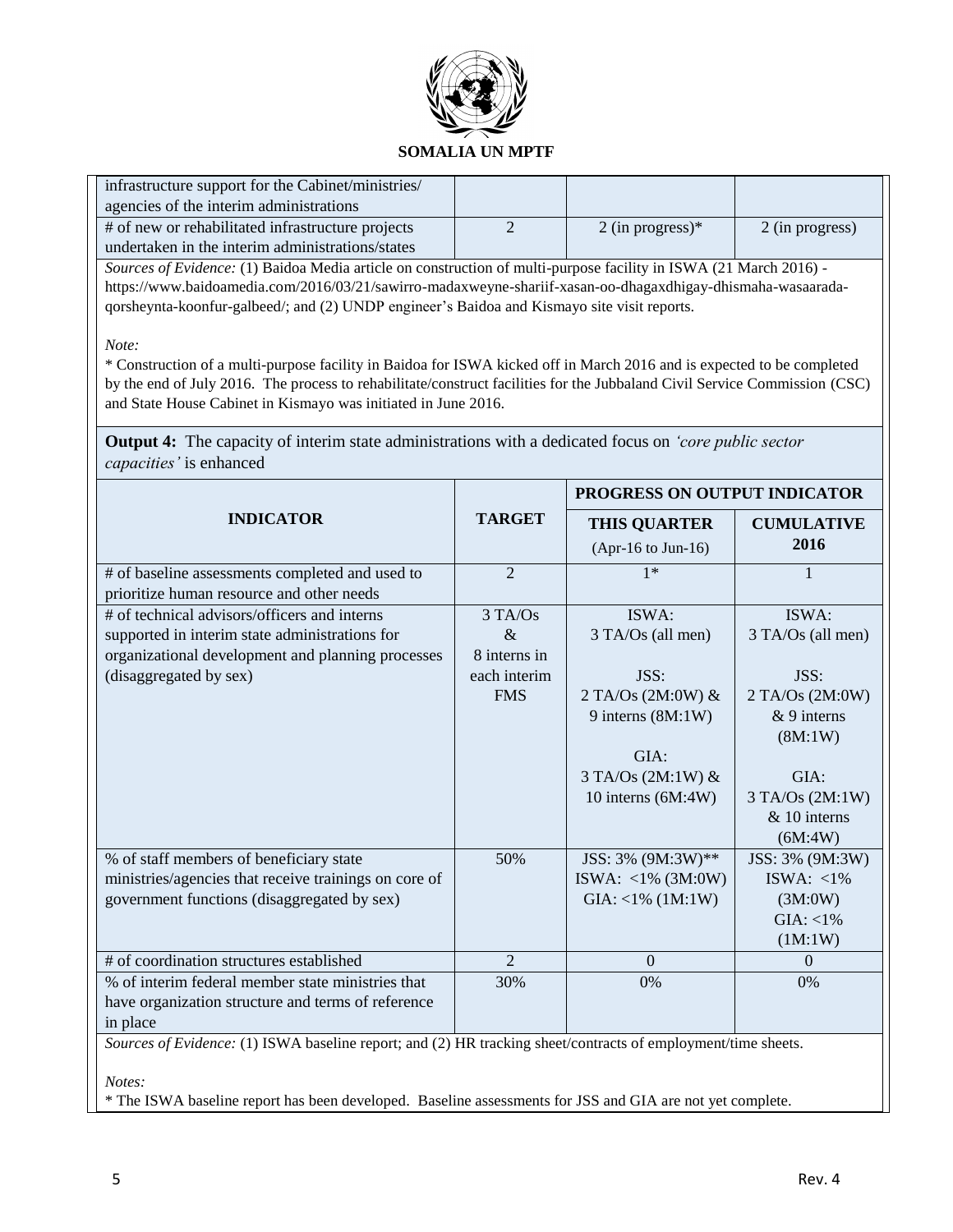

\*\* JSS currently has a total of 426 paid/unpaid staff (324M:102W). Nine senior staff (6M:3W) of the Jubbaland CSC were trained on administrative policies and procedures. In addition, three JSS TA/TO/interns (all male) participated in the 23-24 May training session on monitoring and reporting organized by the UNDP/UNSOM in Mogadishu. Three ISWA TAs/Os (all male) and two Galmudug TAs (1M:1W) also participated in this training.

**Output 5:** Civic participation and engagement with interim state administrations is strengthened

|                                                    |                 | PROGRESS ON OUTPUT INDICATOR |                   |
|----------------------------------------------------|-----------------|------------------------------|-------------------|
| <b>INDICATOR</b>                                   | <b>TARGET</b>   | <b>THIS QUARTER</b>          | <b>CUMULATIVE</b> |
|                                                    |                 | $(Apr-16 \text{ to Jun-}16)$ | 2016              |
| % of citizens with improved perceptions on         | $N/A^*$         | N/A                          | N/A               |
| federalism (disaggregated by sex)                  |                 |                              |                   |
| # of public outreach campaigns on federalism/state | 1 in each of 2  | $0**$                        | $\Omega$          |
| formation                                          | interim FMS     |                              |                   |
| # of public accountability forums held by interim  | 1 in each of 2  | $0***$                       | $\Omega$          |
| federal member states towards citizen and          | interim FMS     |                              |                   |
| government engagement process                      |                 |                              |                   |
| # of CSOs and # of citizens participating in state | 10 CSOs &       | ISWA: 42 people              | ISWA: 42 people   |
| planning processes (disaggregated by sex)          | 300 citizens in | (34M:8W) from 20             | (34M:8W) from 20  |
|                                                    | each of 3       | $CSOs***$                    | CSOs              |
|                                                    | interim FMS     |                              |                   |

*Sources of Evidence:* (1) Perception survey inception report; (2) ISWA aid coordination meeting: i) ISWA Workshop report – incl. photographs and signed participant list, ii) meeting minutes; (3) ISWA consultative meeting with CSOs on the National Development Plan: signed participant list; (4) ISWA strategic planning meetings (sectoral): signed participant lists; (5) Political participation workshop for ISWA women: BWDO Workshop report – incl. photographs and signed participant list; and (6) Media training workshop in Kismayo: JSS Workshop report – incl. photographs and signed participant list.

*Notes:*

\* For 2016, the target is only to complete the first round of the baseline survey in at least three emerging federal member states. The inception report for the survey has been finalized and data collection is expected to start in late July 2016. \*\* Federalism campaigns were developed in ISWA and JSS in Q2 and will be broadcast in Q3. Note that JSS and ISWA each organized awareness-raising or sensitization workshops on federalism in Kismayo (34M:6W) and Baidoa (0M:31W), respectively, in Q2.

\*\*\* Consultations with emerging states to establish public accountability forums or "town hall"-style meetings have not yet been initiated.

\*\*\*\* Only CSO representatives are reflected here. In total, there were 25 participants (16M:9W) at the 20 April ISWA consultative meeting on the National Development Plan and more than 160 participants (146M:15W) at the sectoral strategic planning meetings held in late May. Besides CSO members, participants included ISWA Ministers/Deputy Ministers, Members of Parliament (MPs) and UN agency representatives.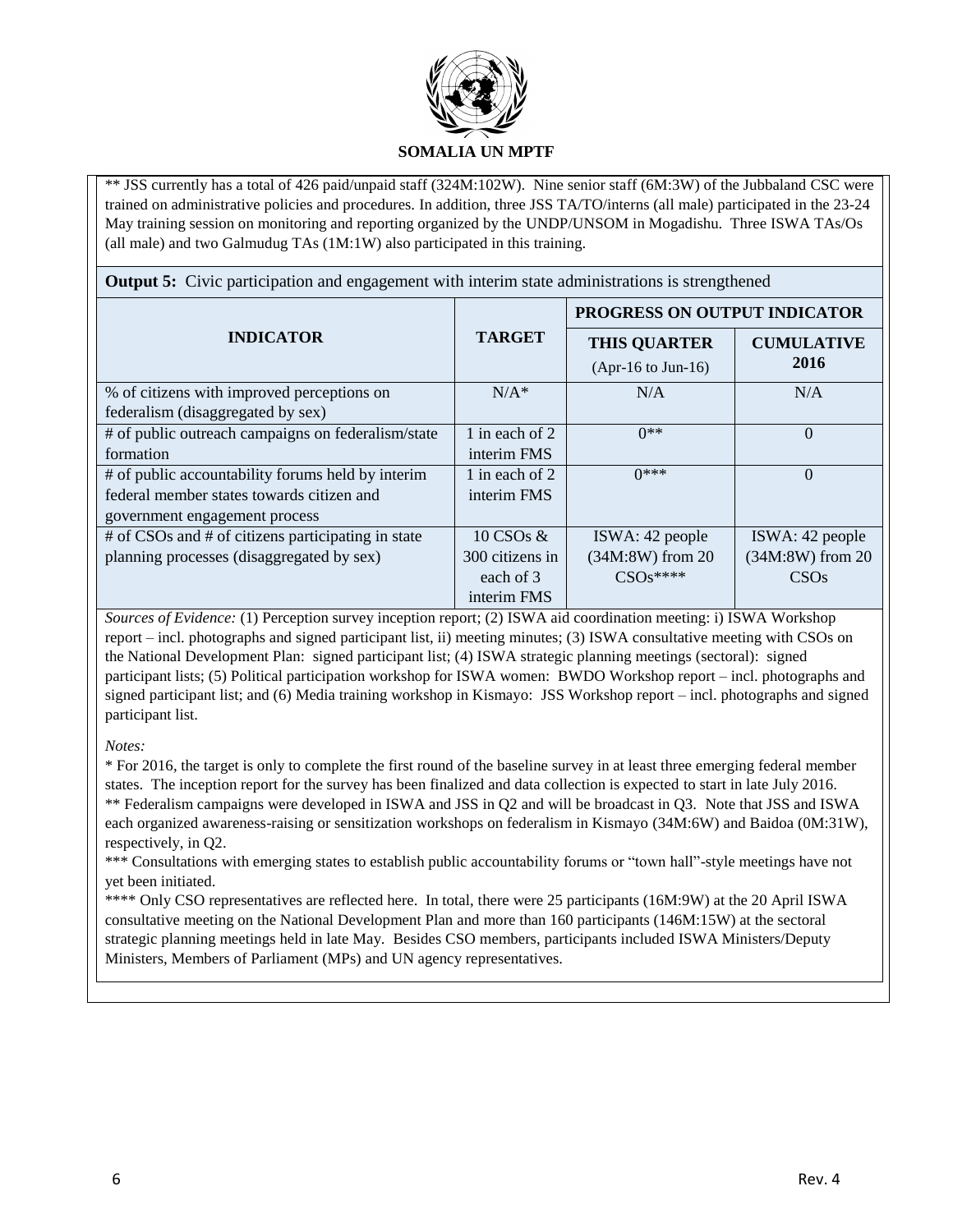

## **NARRATIVE**

## **Output 1: The political dialogue and consultations around federalism and state formation have been supported**

While emerging state administrations were already formed and charters drafted in Galmudug, Jubbaland and South West before the start of the medium-term StEFS project in April 2016, differences between the various groups in these regions have yet to be fully resolved. In Hiraan and Middle Shabelle, the state formation process was initiated in January 2016, but immediately stalled and remains deadlocked due to inter-clan tensions. Continued political dialogue, consultations and reconciliation efforts are, therefore, required across south and central Somalia to support federalism and state formation. The formation and sustainability of emerging federal member states is predicated on political accommodation between clans and sub-clans. Only through ongoing, inclusive political dialogue processes can agreements be reached and sustained.

In the second quarter of 2016, this concerned the following:

- *Lower Shabelle reconciliation process:* A reconciliation conference was held in Merka from 31 May to 5 June, resulting in the development of a committee to monitor and ensure ceasefire compliance by both sides of the conflict, including by encouraging inter-clan/inter-community dialogue. When finalized and formally established, the committee will represent a platform for the Biyomaal and Habar Gidir sub-clans, who have been in conflict over the past four years, to discuss matters of mutual concern in the presence of ISWA, SNA and AMISOM representatives. More than 150 clan residents of Merka district and other key stakeholders participated in the conference (118M:34W), which was organized by the ISWA Ministry of Reconciliation and Constitutional Affairs and supported by UNDP/UNSOM through the Peacebuilding Fund. The broad goal of the Lower Shabelle reconciliation process is to construct a stable foundation for federalism and state building activities taking place in the territories of ISWA by engaging communities and other stakeholders in the search for peace.
- *Peacebuilding and conflict management training in Jubbaland:* From 3 to 5 June, 65 current and emerging community leaders drawn from all five villages of Kismayo (29M:36W; or 55% women) were trained on a range of topics, including peacebuilding, conflict management and prevention, federalism and good governance. The three-day workshop aimed to help participants develop a basic understanding of the key issues covered so that they may share the same with others at the village level. With the financial and technical support of the project, the Jubbaland Ministry of Planning and International Relations (MoPIR) implemented the workshop, in collaboration with the Kismayo mayor's office and the governor's office of the lower region.

Despite efforts by senior officials from the FGS and the Intergovernmental Authority on Development (IGAD) to advance the state formation process in Hiraan and Middle Shabelle, progress in the second quarter of 2016 has been limited.

• The FGS officially re-launched the Jowhar conference in April 2016, however, leaders of Hawiye and Bantu sub-clans in Hiraan Region continued their boycott of the process. These clan leaders insist that the conference be moved to Hiraan's capital, Beledweyne, and that the reconciliation process amongst Hiraan clans precede state formation. Both Hiraan and Middle Shabelle elders have so far rejected a proposal by FGS to convene the second phase of the conference in Buloburto, Hiraan (the designated capital of the future state). If the proposal is accepted, significant funding would be required to establish the necessary basic infrastructure for the conference and the forthcoming state administration.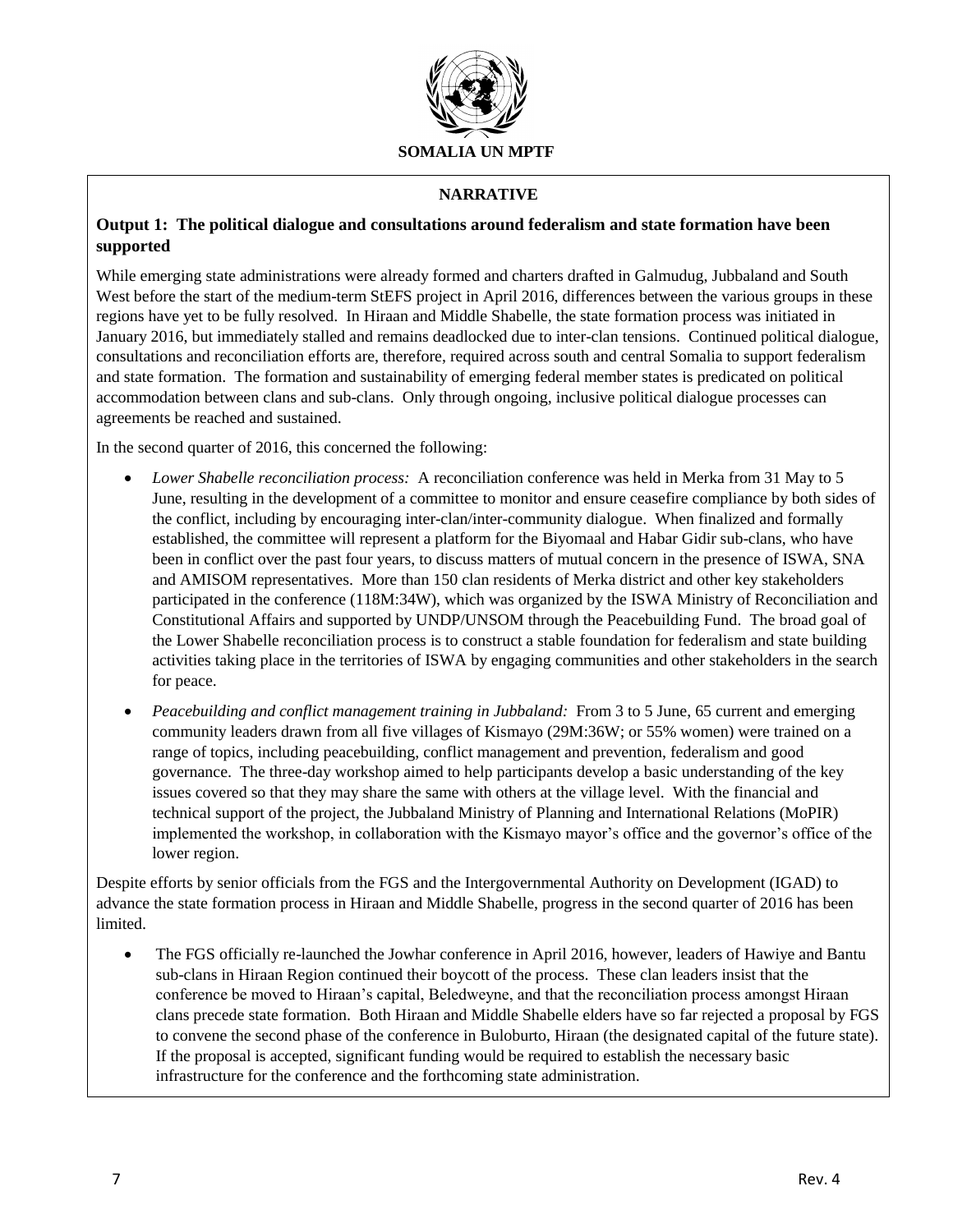

• On 22 June, a delegation that included the IGAD Special Envoy to Somalia met with Hawadle clan representatives to discuss issues regarding the Hiraan and Middle Shabelle state formation conference, as well as the composition of the local clansmen to select the delegates for the Federal Parliament. Though it was agreed that a conference will be held for all Hiraan-based clansmen to discuss the future of the upcoming state, it remains unclear what real progress, if any, has been made.

Within this context, FGS/MoIFA, with the financial support of the project, organized a workshop from 9 to 10 May in Jowhar to increase the understanding of federalism and the state formation process and to promote constructive discourse between clan and sub-clan groups. The workshop targeted Genuine Traditional Elders (GTEs) and delegates from the Hiraan and Middle Shabelle region, as well as local civil society organizations (CSOs) and media representatives (145M:37W in total). The session for clan representatives equipped the 100 participants (99M:1W) with tools and skills needed to understand and apply different approaches to conflict resolution. It also strived to build trust in the community and encourage compromise to underpin inclusive political dialogue. **According to third-party monitors, after the workshop, participants expressed that they clearly understand the concept of federalism and state formation/building, as well as the importance of politics and social mobilization.** Workshop participants had the following comments:

- **"We are community leaders. We are skilled in negotiations and reconciliation but this broadened our perspective in terms of accommodating others for a long term impact." —** *Peacemaker/Nabadoon*
- **"The presenters were skilled and they convinced us to not only look for what we want but to think of alternatives that does not mean a loss for anyone." —** *Delegate*

## **Output 2: The capacity of the FGS, particularly those institutions engaged in the federalism process, is strengthened**

## Boundaries and Federation Commission

The Boundaries and Federation Commission (BFC) is responsible for delivering recommendations on the demarcation of boundaries of federal member states to the Federal Parliament. In doing so, the BFC must: ensure the alignment of roles and responsibilities through outreach to stakeholders within government; foster dialogue processes involving different communities and stakeholders; seek clarity on federalism models; and support the evolution of a dispute resolution platform.

UNDP/UNSOM's initial support to the BFC through the PIP project focused on its preliminary set up, including the recruitment and training of Commissioners, technical assistance and the provision of basic office space and equipment. With this support, the nine-member BFC is now operational and conducting consultative meetings/workshops with key stakeholders. On 17 May, the BFC engaged Governor's Office representatives, District Commissioners and their teams to better understand existing policy and frameworks and identify any gaps that the BFC could help bridge as it works to determine the regional line and district demarcation. Military cartographers, boundary experts, selected civil society members (women, youth and local CSOs), research institution members, independent Commissioners and MoIFA representatives were also amongst the 109 workshop participants (76M:33M). UNDP provided financial and technical support for this workshop.

With this input and support from an international consultant hired by the project, the BFC now has a draft strategic plan/framework on boundary delimitation. Between 15 and 24 May, the international consultant met with BFC Commissioners and undertook work to identify how the BFC is to be assigned specific tasks and activities to be able to deliver on its mandate to advise on the best procedures, processes and methodology to achieve boundary demarcation. Following a two-day workshop conducted by the consultant, BFC Commissioners agreed to the stages that will be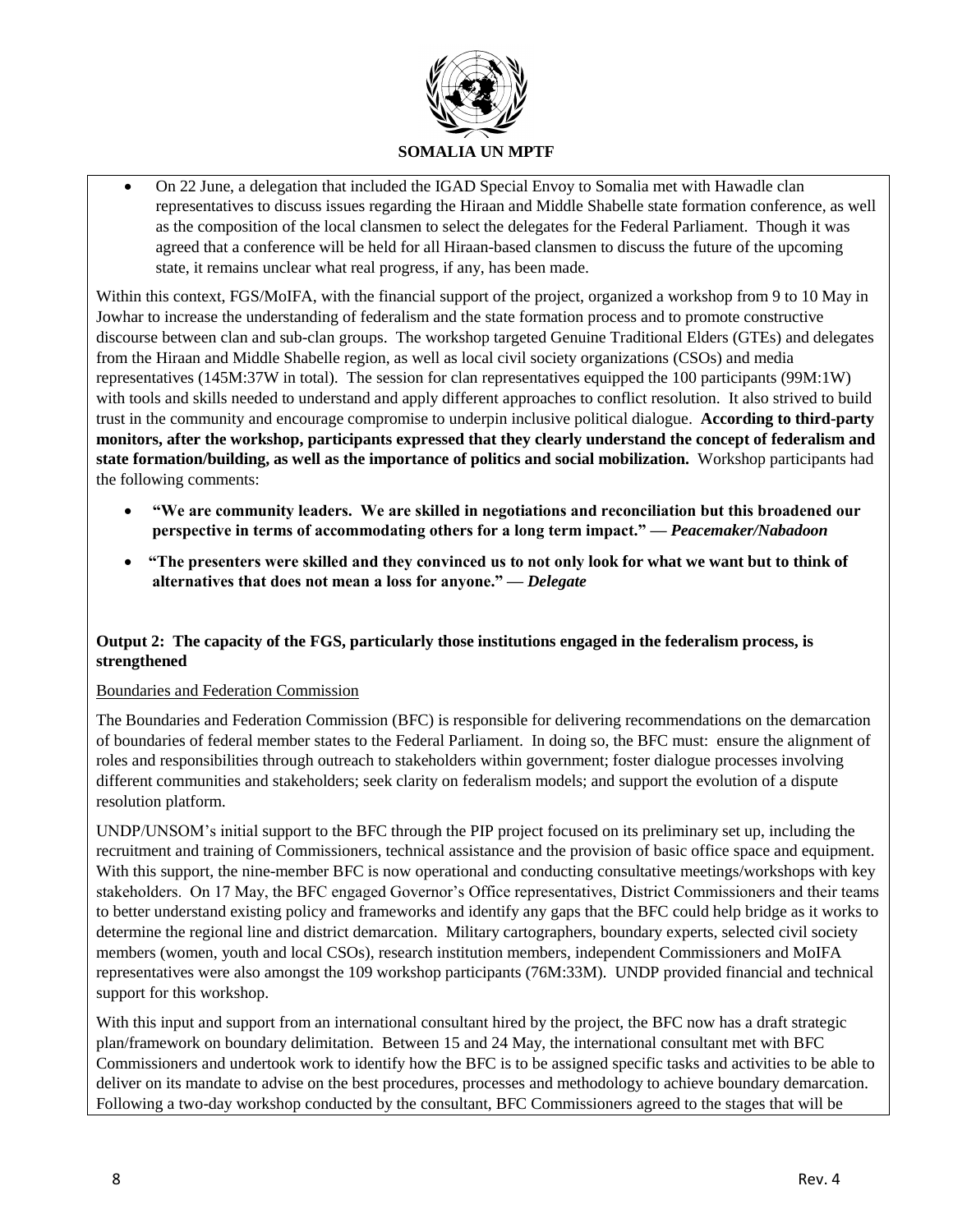

taken to complete and finalize the strategic plan/framework. This includes reaching agreement on the situational analysis, strategic directions, key result areas, strategic objectives, activities, indicators and time frame.

In the second quarter of 2016, the BFC also made efforts to enhance working relationships with the Puntland and Jubbaland administrations on issues concerning boundaries and federalism. From 16 to 28 June, two BFC delegates (1M:1W) held several meetings with the Puntland President, Vice President, Ministers, Deputy Ministers, Deputy Speaker of Parliament, MPs and other government officials (15M:2W). As a result of these meetings, the Puntland administration has nominated a taskforce to work directly with the BFC to support the delivery of its mandate.

Though the BFC's visit to Kismayo was unofficial, BFC delegates (2M:0W) were welcomed by JSS officials. Meetings held with the Jubbaland President, Deputy Speaker of Parliament, Ministers, MPs and other government officials (15M:0W) have opened the door to further discussions, which will support the accomplishment of what the BFC has been tasked to achieve — specifically, the acceptance of principles guiding boundary demarcation between federal member states. Both visits were enabled through the financial support of the StEFS project.

## FGS/MoIFA

Through capacity development support from UNDP/UNSOM under the PIP project, the federalism directorate of FGS/MoIFA has in place the basic structure and capacity to facilitate, coordinate and steer the federalism process. FGS/MoIFA is now leading the Hiraan and Middle Shabelle state formation process, as opposed to being an observer or supporter as in past processes for Jubbaland and Galmudug. As already noted above (under Output 1), in the second quarter of 2016, a workshop in Jowhar organized by FGS/MoIFA for 82 CSOs and media representatives (46M:36W) and 100 GTEs and delegates (99M:1W) from Hiraan and Middle Shabelle helped to raise understanding of the concepts of federalism and state formation and the need for political accommodation for all.

Between April and June 2016, UNDP/UNSOM furthered its support to FGS/MoIFA by providing assistance to help strengthen institutional and individual capacities. This included support through the StEFS project for the placement of four new desk officers (3M:1W) to assist FGS/MoIFA with the coordination of the federalism process. All four desk officers took up their positions in June 2016. Besides this, both the BFC and FGS/MoIFA benefitted from:

- A study tour co-organized by the Government of Switzerland's Department of Foreign Affairs and the StEFS project to contribute to constructive dialogue on federalism and a federal governance system in Somalia. From 30 May to 3 June, eight ministerial officials from Puntland (2M:0W), Galmudug (1M:1W), South West (2M:0W) and Jubbaland (1M:1W) and five senior officials from MoIFA (2M:0W), the Office of the Prime Minister (1M:0W) and the BFC (2M:0W) took part in classroom sessions and visits to several federal institutions in Switzerland (11M:2W in total). The sessions/visits aimed to deepen the delegates' understanding of existing practices of federal governance, structures and models in other countries. In follow up to the five-day study tour, delegates have committed to: sharing learnings with colleagues; establishing continuous communication to reinforce collaborative work on federalism issues; acting as an inter-state task force on federalism; organizing open dialogue/consultations on federalism to learn from people outside the political sphere; and working together to organize a nationwide conference on federalism.
- A workshop in Mogadishu organized by UNDP/UNSOM from 23 to 24 May for government counterparts to come together, share experiences and learn from each other. Eighteen (18) representatives (14M:4W) from both the FGS (MoIFA and BFC) and the interim state administrations participated in the workshop, which included sessions on the management of Letters of Agreement and monitoring and reporting. Participants developed action plans and provided feedback on reporting formats. The workshop was well received by participants and expected to contribute to the effective implementation of the StEFS project.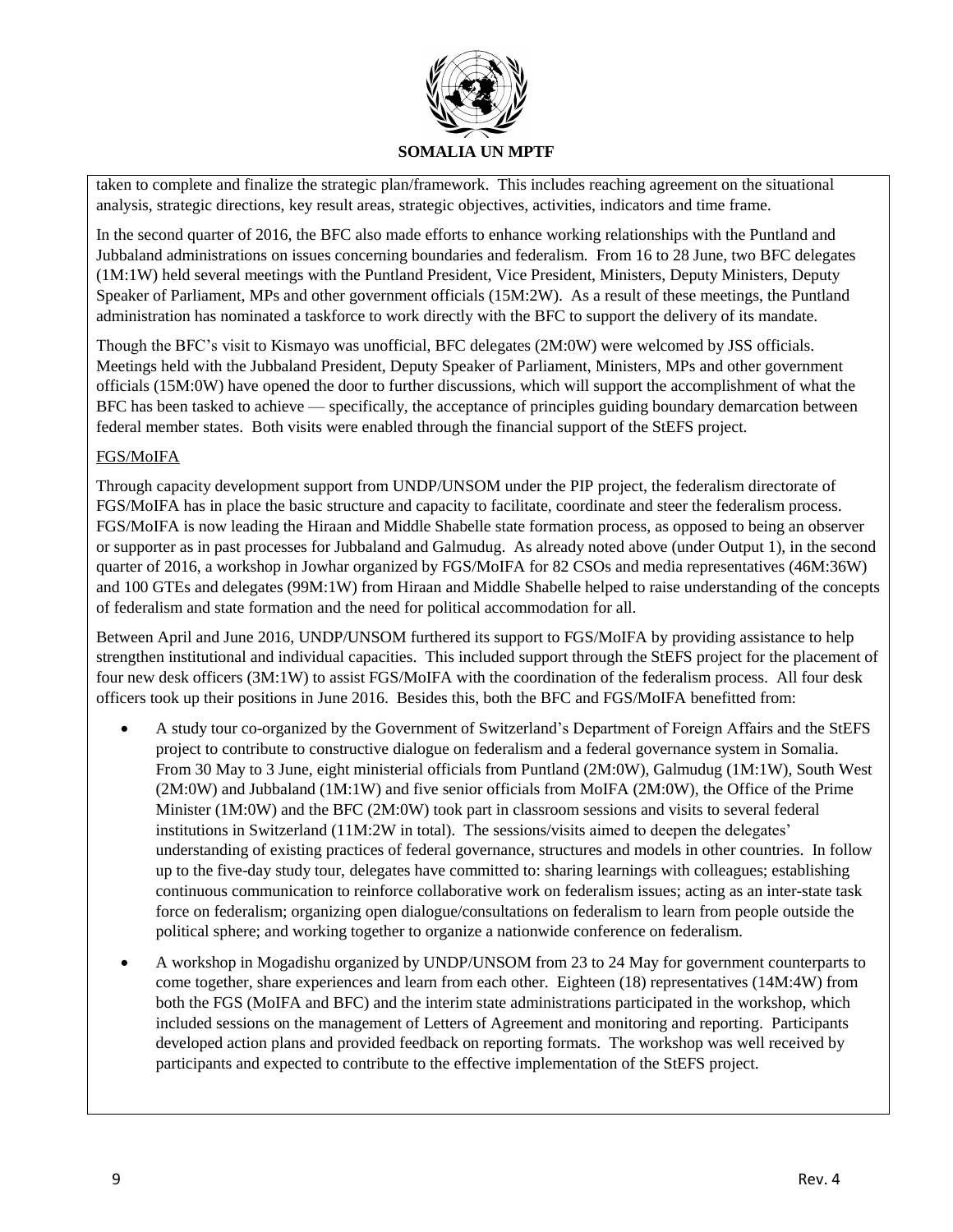

## **Output 3: Foundational support to interim state administrations to ensure an appropriate physical working environment is provided**

To support emerging states to become functional, actively engage in the federalism process and ultimately deliver services to the population, the project has been providing capacity development assistance to the interim FMS administrations in a number of areas. This includes support for improving physical working environments and, in the second quarter of 2016, pertained to the following:

- A new multi-purpose facility is being constructed to accommodate the Ministry of Planning and International Cooperation (MoPIC) of ISWA and other ministries that do not currently have office space in Baidoa. The rehabilitation of office and meeting hall spaces commenced on 21 March 2016 and is expected to be completed in the third quarter of 2016. When completed, the facility will allow ministries to improve work processes as staff shift from working out of their homes to operating in a common location on a daily basis.
- Construction of office space for the Civil Service Commission and State House Cabinet conference hall in Kismayo will be supported by the project. On 24 June, the UNDP engineer conducted a site visit and has begun to develop the bill of quantities and design of both facilities.

In addition to these construction/rehabilitation projects, StEFS also supported the rental of a vehicle for Jubbaland officials and the process to procure a vehicle for use by the administration was initiated in the second quarter of 2016.

## **Output 4: The capacity of interim state administrations with a dedicated focus on 'core public sector capacities' is enhanced**

Besides support for enhancing physical working environments in the emerging state administrations, the project has been providing support to strengthen core public sector capacities through institutional development, human resources support and training. Between April and June 2016, this included:

- The initiation of strategic planning processes for GIA and ISWA, with the support of an international expert
- Support for an international consultant to assist JSS with the development of institutional policies and procedures, including training of CSC staff on the same
- Continued support for embedded technical advisors/officers and interns placed in the emerging state administrations

Strategic planning processes are underway in GIA and ISWA, both focusing on five key sectors: economic development, resilience, governance, infrastructure and basic social services. On 28 April, UNDP invited several Galmudug ministers to Mogadishu to have an introductory meeting on governance and strategic planning with an international expert/consultant. The meeting primarily focused on the roles and responsibilities of each partner in the process. This was followed on 3 May by a UNDP/UNSOM delegation visit to Adaado to formally launch the strategic planning process. A Steering Committee, chaired by the Galmudug Minister of Planning and International Cooperation, has been established to oversee the five sectoral work streams that will support the development of strategic plan priorities. Each of the sectoral work streams will organize meetings and conduct outreach to various governmental and non-governmental stakeholders.

The ISWA strategic planning process is also being supported by an international expert recruited by UNDP/UNSOM. The consultant visited Baidoa in April 2016, along with UNSOM and UNDP representatives, to meet with the ISWA MoPIC Minister and the ISWA Cabinet (23M:1W), as well as with CSOs and humanitarian agencies that have a presence in the town (16M:9W). The terms of reference for the strategic planning steering committee, chaired by the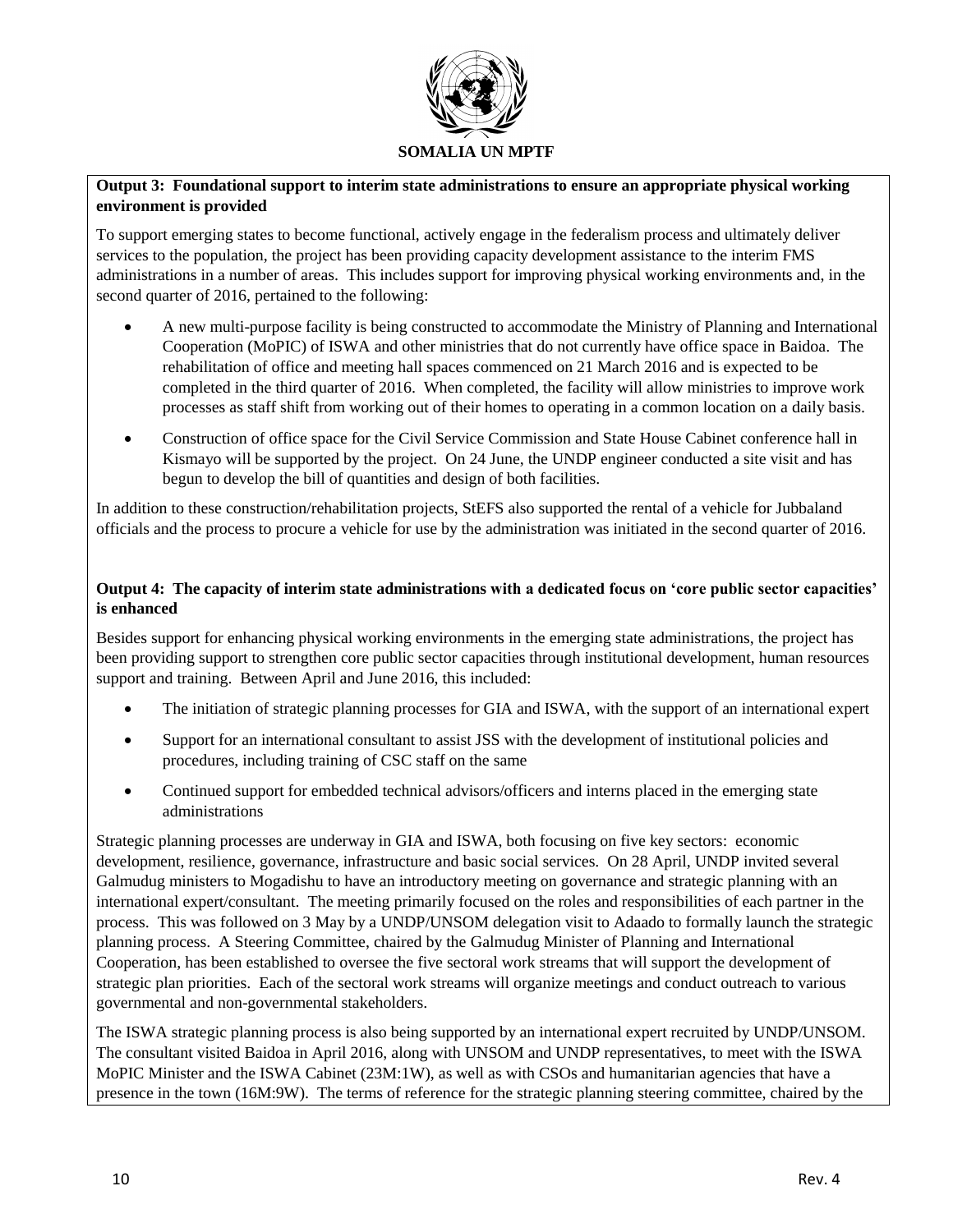

Minister of ISWA MoPIC, was developed and sectoral meetings were held in late May (see Output 5 for further details on CSO/citizen engagement with the strategic planning process).

Jubbaland's Civil Service Commission was supported in the second quarter of 2016 by an international consultant recruited by the project. The consultant produced a draft "Manual for Recruitment, Promotion and Transfers of Jubbaland Civil Servants" to support the CSC, as well as a vision document entitled "Jubbaland's Vision 2020" that is consistent with the draft National Development Plan guidelines. He also trained the nine senior staff of the CSC (6M:3W) on their mandate and best practices of civil service commissions through a three-day workshop.

In addition to the two international consultants recruited to support ISWA, GIA and JSS with strengthening institutional capacities, the project also continued to provide embedded human resources support:

- In June 2016, a Technical Officer (1M) was recruited to work with the ISWA Office of the President to coordinate federalism efforts. This adds to the two technical advisors (2M:0W) who were recruited under the PIP project and continue to support ISWA MoPIC with planning and public outreach functions.
- While no new technical advisors or officers were added to GIA's team in the second quarter of 2016, the administration continues to be supported by a Planning and Coordination Advisor (1M), as well as two technical officers (1M:1W) who are providing coordination support to the Galmudug President's Office and assisting with the implementation of planned activities. Ten interns/young graduates (6M:4W) recruited in March 2016 to support GIA State House departments also remain in place.
- A Planning and Coordination Advisor (1M) was recruited under the PIP project to support the coordination, planning and implementation of project activities in Jubbaland and continues to be supported by the StEFS project. A Technical Officer (1M) and four new interns/young graduates (4M:0W) were recruited in June 2016 and will commence on 1 July. The interns/young graduates (8M:1W in total) are supporting day-to-day functions in key JSS institutions such as MoPIR and the Office of the President.

## **Output 5: Civic participation and engagement with interim state administrations is strengthened**

The legitimacy and sustainability of the recently established interim state administrations rests on the strength of their linkages with their constituents, including CSOs and the citizens whose interests they serve and advocate for. In the second quarter of 2016, the StEFS project has been supporting emerging states to increase public awareness of federalism concepts and the role of state administrations. The project also supported outreach activities that help to facilitate dialogue and increase the accountability of state administrations towards their citizens. Specifically:

• ISWA organized several consultations in the second quarter, starting with the 20 April meeting on the National Development Plan with CSOs and humanitarian agencies that have a presence in the town (16M:9W). On 12 May, ISWA MoPIC, in close collaboration with the ISWA Ministry of Finance and with the financial and logistics support of the project, organized a meeting on aid coordination. Thirty-three participants (32M:1W) from a number of ISWA ministries as well as international and local CSOs participated in the meeting. The purpose of the meeting was to get viewpoints of aid agencies and incorporate them into a terms of reference document that will be issued by MoPIC — which through presidential decree, has taken over responsibility for the coordination of aid agencies from the ISWA Ministry of Interior and Local Government. Finally, ISWA engaged CSOs through sectoral meetings to support the strategic planning process. The five meetings were held on 24-25 May and 28-30 May, with more than 160 participants (146M:15W), including ISWA MPs and representatives from ISWA ministries, CSOs, the business community, youth groups, women's groups, international non-governmental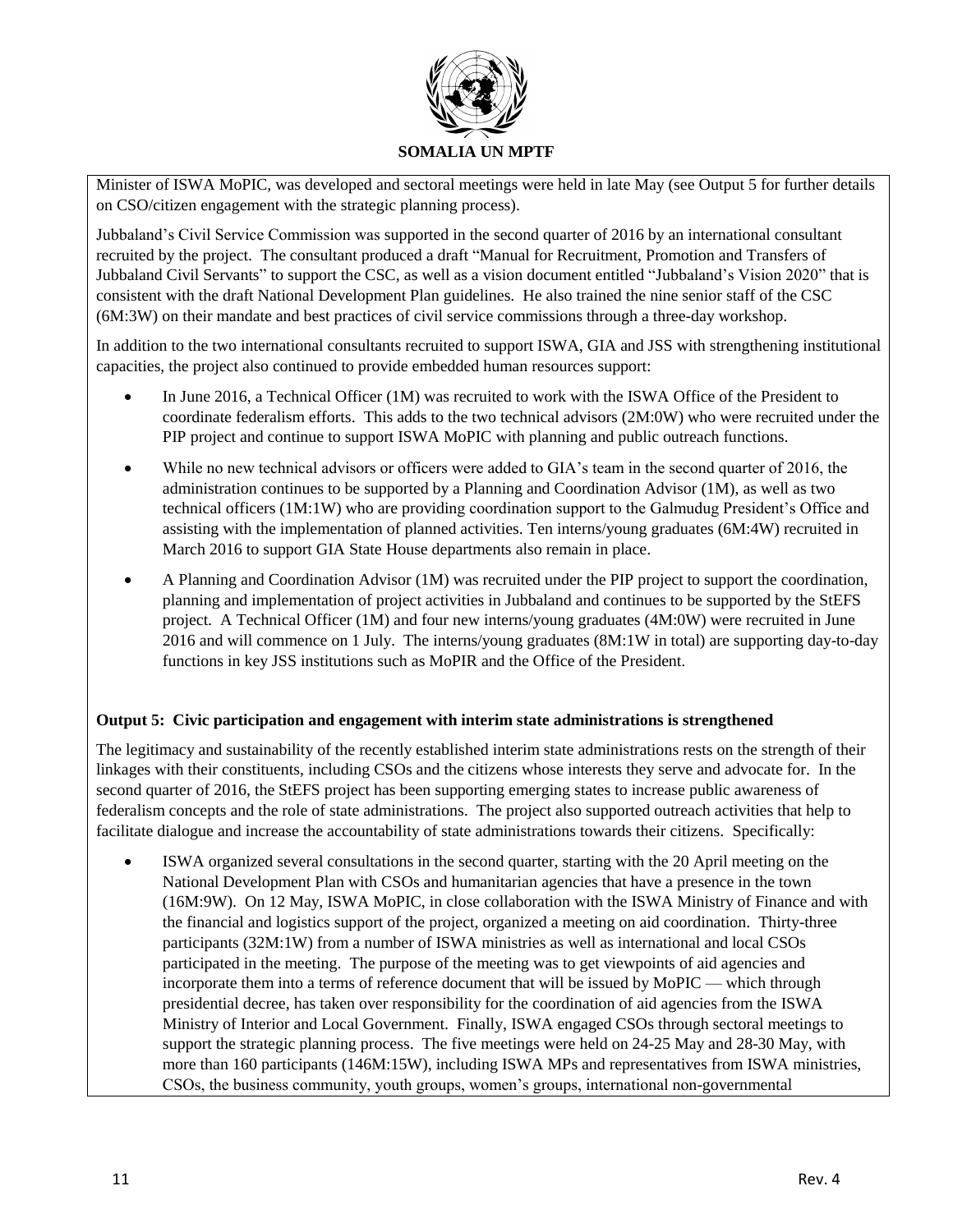

organizations, AMISOM and various UN agencies. Meetings such as these contribute to the development of a strategic plan that is owned by the emerging state and captures the priorities of its people.

- Thirty-one (31) women from ISWA, local universities and CSOs took part in a sensitization workshop on political participation organized by the Baidoa Women Development Organization (BWDO). From 29 to 30 June, participants discussed issues and shared experiences concerning the role of women in governance. The workshop, which was enabled through the financial support of the project, is a first step to building up the broader political participation of women in the South West region and at the national level. One participant had the following comment about the workshop: **"Before today, we believe that women's rights are ignored in the role of governance, but today we see many leaders be it from government or CSOs who are struggling to make sure that women's rights are addressed in any section of the governance system. From today, we know where we can place our ideas, suggestions, inquiries and we pledged to show team work in any level of gender issues."**
- Forty journalists (34M:6W) participated in a workshop on media ethics and standards, good governance, public accountability and peace and conflict prevention held in Kismayo from 15 to 17 June. Recognizing that local media houses play an important role in governance, peacebuilding and state-building, the primary objective of the three-day training workshop was to enhance the knowledge and skills of journalists in Jubbaland to integrate peacebuilding and good governance messages into their reporting. The training was organized by the Jubbaland Office of the President (Communications Office) and the Ministry of Planning and International Relations, with the technical and financial support of the project.

StEFS is also supporting efforts to measure public perceptions and citizen feedback on government performance by engaging a third-party organization, in collaboration with the Joint Rule of Law Programme, to conduct a perception survey. The primary focus of the survey is on Rule of Law institutions, however, it will also establish the baseline for measurement of the state formation and federalism process and compare this baseline with an endline after 16 months. The inception report was finalized in the second quarter of 2016. Implementation of the survey will commence in mid-July. The survey is being done in consultation with federal and emerging state governments in order to help government structures better understand the methodologies used to measure public perceptions so that they may eventually use these capacities themselves in the future. The results of the survey will help to build an evidence base around government performance, the project's impact and, more importantly, issues on which state administrations can make informed decisions about matters that impact their citizens.

## **Other Key Achievements**: N/A

## **Challenges (incl: Delays or Deviations) and Lessons Learnt:**

## *Challenges, Delays & Deviations*

- Progress on the Hiraan and Middle Shabelle state formation process continues to be delayed. The process was initially expected to be completed in early 2016, but was derailed by inter-clan tensions that have yet to be resolved despite efforts by FGS and key partners such as IGAD. This may negatively impact the project's budget if more meetings or reconciliation activities are needed than planned for in order to support efforts to establish the regional administration. Further delays would also affect the achievement of project targets set for 2016 and beyond.
- The reality of the context in which StEFS and other projects operate was made real with the death of BFC Technical Officer Ibrahim Elmi in the 25 June attack at the Nasa Hablod Hotel in Mogadishu. Mr. Elmi was supporting the BFC as an embedded officer responsible for planning and coordination. He joined the BFC in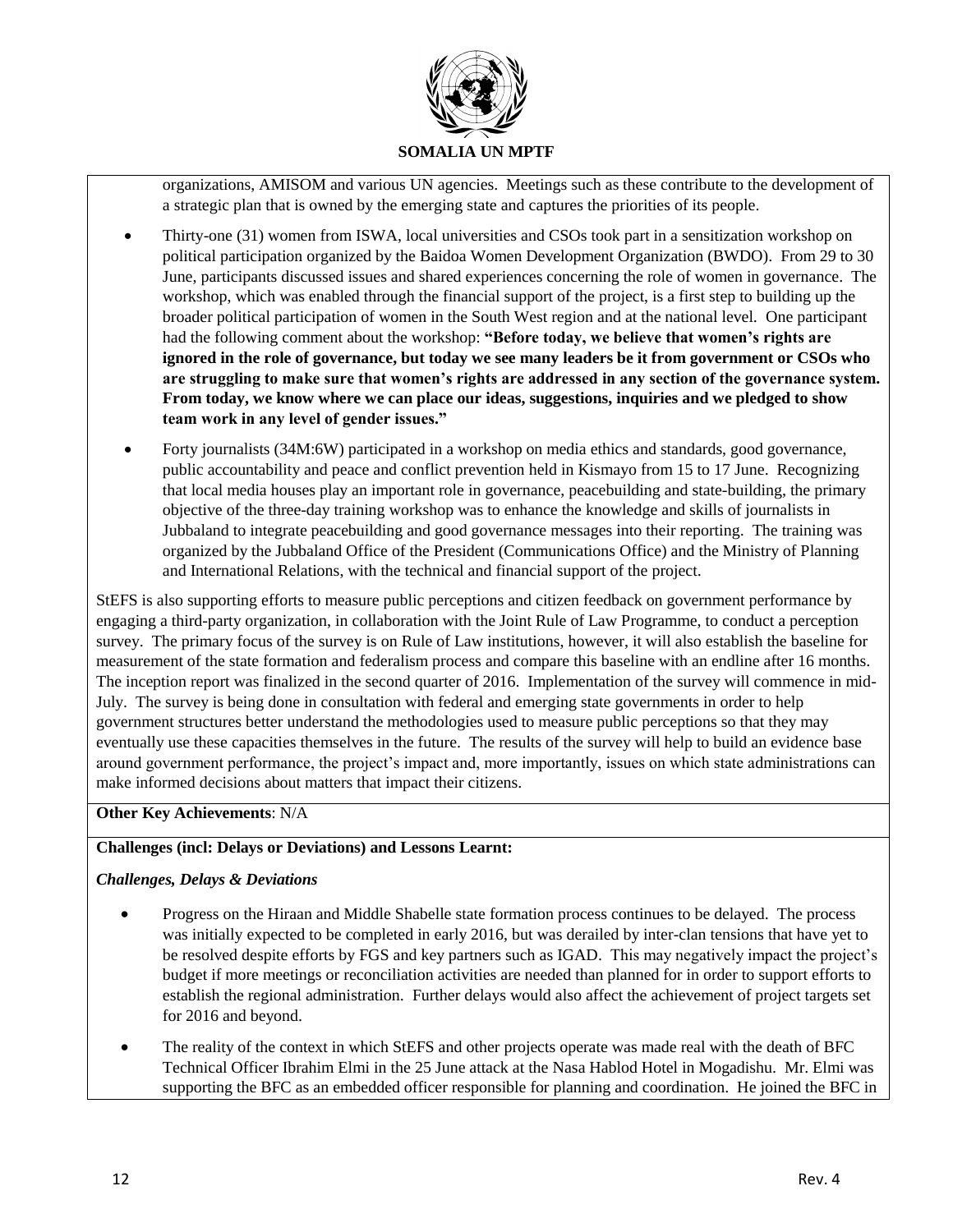

November 2015 and acted as a focal point for the BFC in liaising with project activities across south and central Somalia.

• Though the strategic plan for ISWA was to be finalized by the end of June, delays in data collection and the need to achieve alignment with the National Development Plan is taking time. The ISWA strategic plan is expected to be further validated and finalized in the third quarter of 2016.

## *Lessons Learnt*

The StEFS project started only on 1 April 2016, however, lessons drawn from the recently concluded PIP project remain relevant. In particular:

- The political realities in the field require a high degree of flexibility and work plans must be able to respond to shifting circumstances and priorities, especially where they concern reconciliation efforts. This means that project management needs to be enabled to flexibly respond to changes and new requirements as they occur. Strong coordination between the partners and the project and a certain level of delegation of decision-making authority from steering bodies to project implementing partners are, therefore, essential. In Q2 2016, for example, the Merka reconciliation meetings were organized with only a few days' lead time.
- The political nature of state formation efforts also requires effective coordination and communication between the project team, UNSOM and other partners. The established relations have proven to be effective in managing the challenges and to ensuring a collective and constructive engagement in the process. Such partnerships help to catalyze financial and technical resources and also ensure that the international community is supporting one direction for the state formation and capacity building process.
- A local presence of the project is important to minimizing delays, understanding local dynamics and enjoying collaborative relations with stakeholders on the ground.

## **Peacebuilding Impact**:

Key factors in the success of newly-established states and how they contribute to Somalia's lasting peace and stability will be how they engage with the federal level, their relationship with their regional and district counterparts and buy-in from communities. Through support for state formation and federalism processes, reconciliation efforts, capacity building and efforts to strengthen linkages with citizens/civil society, StEFS enables the emerging states of south and central Somalia to fulfill core governance functions and establish the essential foundations for longer-term peace and development. Specific peacebuilding efforts supported by the project in the second quarter of 2016 include:

- The Lower Shabelle reconciliation conference in Merka for the Habar Gidir and Biyomaal sub-clans (31 May to 5 June);
- The Jowhar outreach workshop to increase harmonization and awareness of federalism, targeting GTEs and delegates from the Hiraan and Middle Shabelle region, as well as CSO and media representatives (9-10 May); and
- The peacebuilding and conflict management workshop held for community leaders and community members from the Kismayo villages of Callanley, Guulwade, Shaqaalaha, Farjano and Faanoole (3-5 June).

*Gender:* Despite some moderate progress in Somali government institutions, such as within the federal parliament and some notable ministerial appointments at both the federal and emerging state levels, women remain under-represented across government and within the public sphere. Through all activities, StEFS seeks to promote the role of women in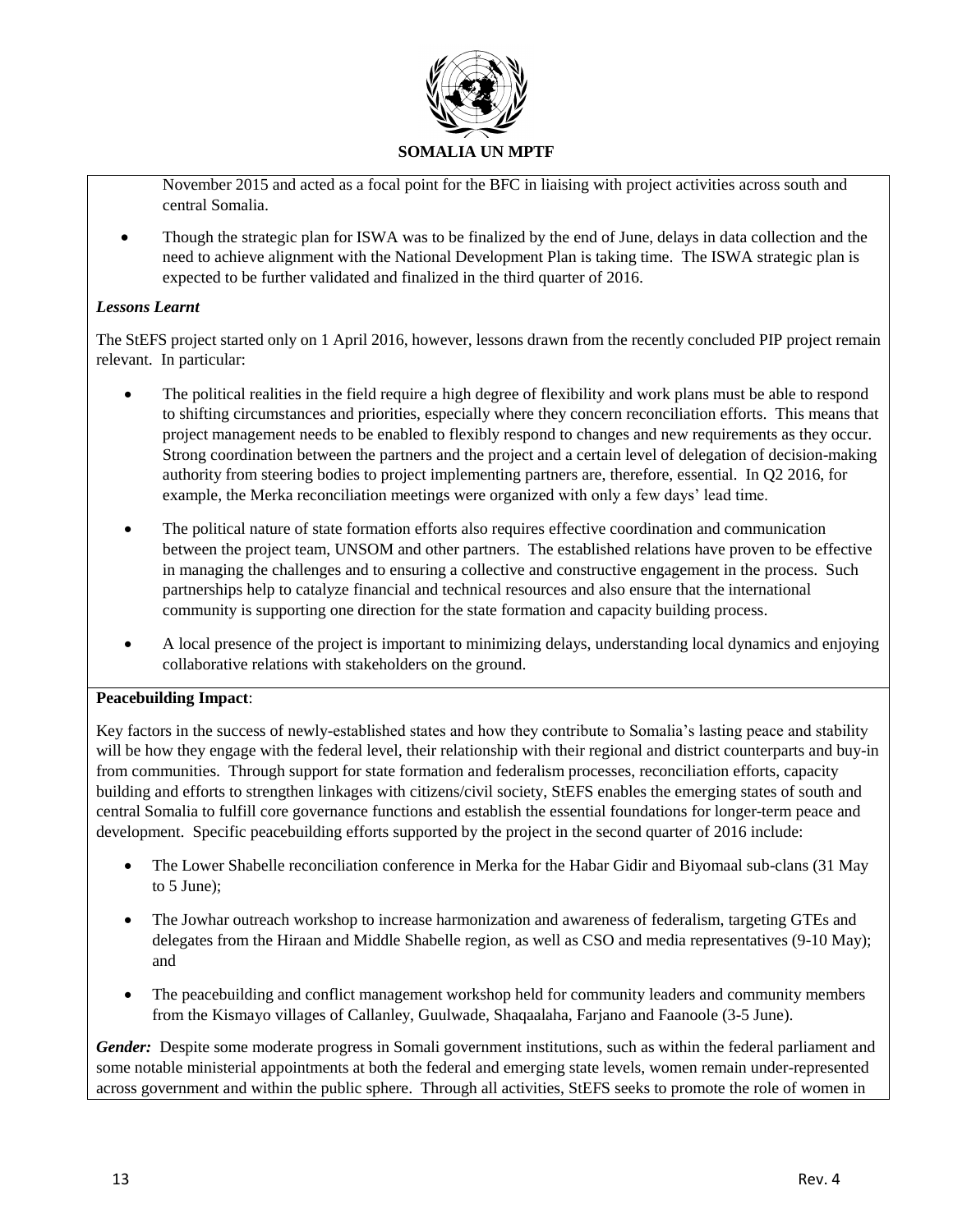

the state formation and federalism process, including as peacemakers, community mobilizers and government leaders. In the second quarter of 2016, this included:

- Funding to support the BWDO-organized workshop in Baidoa in late June to bring together women from ISWA, local universities and CSOs to discuss women's role in governance and related issues (31 women participated). The workshop is part of efforts to support sensitization on women's participation in politics, particularly in advance of the Somali elections and to help meet the 30% target for parliamentary seats held by women.
- Training and federalism awareness-raising workshops with a relatively high proportion of women participants. Specifically, at 55%, the majority of participants at the peacebuilding and conflict management workshop for community members in Kismayo were women. Women were also well-represented at the 10 May federalism awareness-raising workshop/session in Jowhar for CSOs and media (44% women participants).

## **Catalytic Effects:**

- Following the signing of the StEFS Project Document in March 2016, a new activity was proposed to further support the FGS with facilitating federalism dialogue. The set of actions under Output 2 was expanded to provide support to the Office of the Prime Minister (OPM), which, together with MoIFA, has a key role to play in enabling cross-cutting dialogue on core issues around federalism and state building. While MoIFA acts as the secretariat of federalism dialogue, the OPM will provide strategic leadership and direction to facilitate inter-ministerial and inter-state dialogue on the federalism process. The total budget for the new activity is US\$200,000, funded by the Switzerland government (US\$100,000 in 2016) and UNDP (\$50,000 in each of 2016 and 2017). The proposal was presented at the 6 April PSG 1 meeting and the StEFS Project Document has since been amended to reflect the new activity.
- Denmark (received in Q2) and Germany (expected in Q3) have individually committed new funding to the project since the original StEFS Project Document was signed. These funds are not tied to any specific project outputs or activities.
- The project has extended its partnership with IGAD to support reconciliation efforts and political dialogue between the FGS, GIA and ASWJ. The no-cost extension up to 31 July 2016 will allow IGAD to effectively implement activities that could not be effectively implemented over the original term of the partnership (15 November to 31 March 2016) due to internal conflict and security on the ground.

## **Communications & Visibility:**

Visibility tools utilized by the project in the second quarter of 2016 include:

- *Newsletter:* The project newsletter for the first quarter of 2016 was posted to UNDP Somalia's website in April. The Q2 2016 newsletter will be available before the end of July.
- *Banners:* Several workshops supported by the project in the current reporting period featured banners that include donor logos (see Annex 6 for pictorial evidence).

## **Looking ahead**

Key priorities of StEFS in 2016, as agreed with both national partners and donors, include:

• Support for the Hiraan and Middle Shabelle state formation process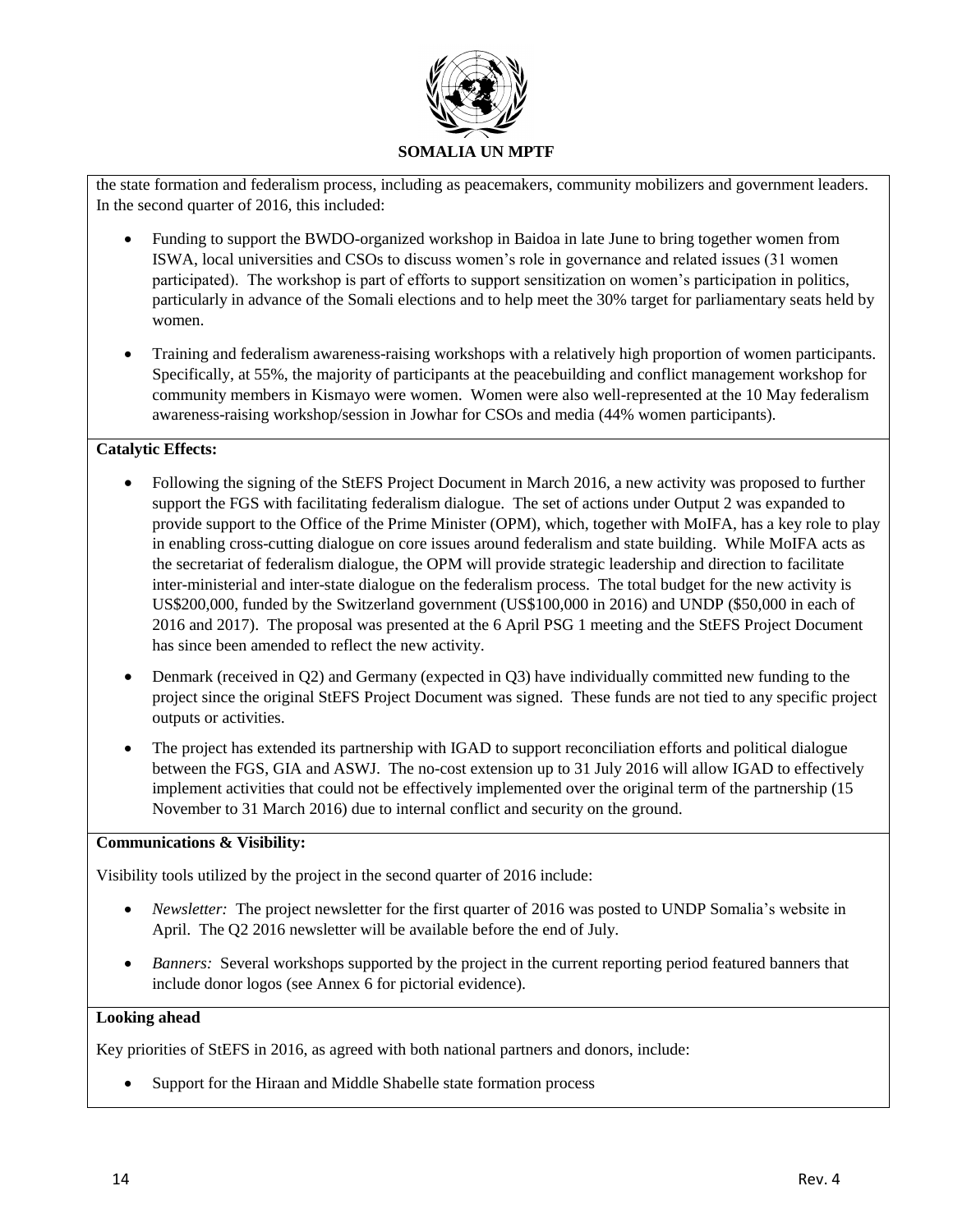

- Foundational support to the interim FMS administrations (Ministries of Planning, Finance, Labour and Offices of the President) to develop core public sector capacities and establish the necessary preconditions for governments to begin delivering services to their citizens
- Support to the FGS, BFC and emerging states to initiate dialogue on key aspects of federalism (e.g., roles and responsibilities, institutional arrangements, etc.)
- Support to interim FMS administrations to engage on ongoing reconciliation efforts within their states and to undertake public outreach and civic education geared towards building a culture of public accountability

Major planned activities for the upcoming quarter are listed below:

| <b>Expected Output</b>              | <b>Major Planned Activities for Q3-2016</b>                                          |
|-------------------------------------|--------------------------------------------------------------------------------------|
| Output 1: The political dialogue    | Continue support for the Hiraan and Middle Shabelle state formation                  |
| and consultations around            | process – including for consultative workshops, inclusive political                  |
| federalism and state formation have | dialogue and technical committees                                                    |
| been supported                      | Provide technical assistance and logistics support for political                     |
|                                     | reconciliation efforts in at least one emerging federal member state                 |
| Output 2: The capacity of the FGS,  | Support the placement of a technical advisor for the BFC<br>$\bullet$                |
| particularly those institutions     | Support ongoing federalism campaign to strengthen civic participation                |
| engaged in the federalism process,  | and engagement                                                                       |
| is strengthened                     |                                                                                      |
| Output 3: Foundational support to   | Initiate construction/refurbishment of office space for JSS                          |
| interim state administrations to    | Complete construction of office space in ISWA                                        |
| ensure an appropriate physical      | Continue discussions with GIA about office set up needs and the                      |
| working environment is provided     | establishment of office space                                                        |
| Output 4: The capacity of interim   | Complete the recruitment process for technical officers/advisors and<br>$\bullet$    |
| state administrations with a        | interns                                                                              |
| dedicated focus on 'core public     | Validate and finalize strategic plans for ISWA and GIA                               |
| sector capacities' is enhanced      | Finalize capacity assessments of GIA and JSS to determine requirements               |
|                                     | to support a minimum structure                                                       |
|                                     | Develop TOR for inter-state consultative forums to facilitate dialogue               |
|                                     | amongst key partners from the emerging states, build synergies and                   |
|                                     | facilitate aid coherence                                                             |
| Output 5: Civic participation and   | Finalize report on results from the first round (baseline) joint public<br>$\bullet$ |
| engagement with interim state       | perceptions survey                                                                   |
| administrations is strengthened     | Initiate consultations with emerging states to establish public                      |
|                                     | accountability forums at the state level to create legitimacy and                    |
|                                     | strengthen relationships with citizens                                               |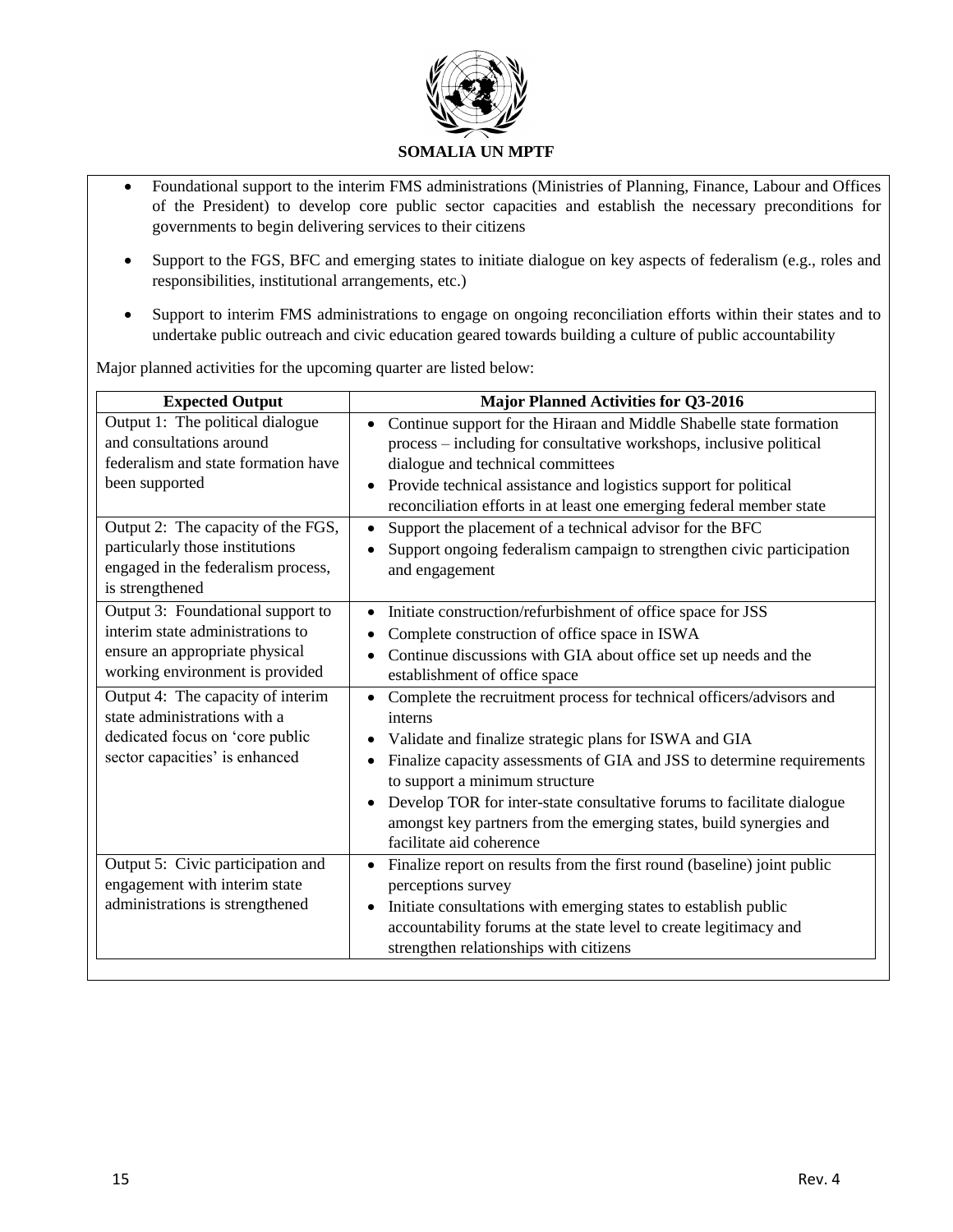

## **ANNEX 1. RISK MANAGEMENT**

| <b>Type of Risk</b>               | <b>Description of Risk</b>                                                                                                                                                                                                                                                                                                                                                                                  | <b>Mitigating Measures</b>                                                                                                                                                                                                                                                                                                                                                                                                                                                                                                                                                                                                                                                         |
|-----------------------------------|-------------------------------------------------------------------------------------------------------------------------------------------------------------------------------------------------------------------------------------------------------------------------------------------------------------------------------------------------------------------------------------------------------------|------------------------------------------------------------------------------------------------------------------------------------------------------------------------------------------------------------------------------------------------------------------------------------------------------------------------------------------------------------------------------------------------------------------------------------------------------------------------------------------------------------------------------------------------------------------------------------------------------------------------------------------------------------------------------------|
| Political risk – state<br>level   | <b>StEFS Project Document:</b> Emerging federal state leadership,<br>including recent ministerial appointments, is still extremely new.<br>Hence, it is not surprising that there have been no significant overhauls<br>of leadership. Still, this cannot be discounted, based on federal level<br>precedence and potentially volatile power dynamics in the regions.<br>[Likelihood: Medium; Impact: High] | StEFS Project Document: While StEFS will work closely with<br>executive level leadership of recently formed ministries, it will also<br>intentionally target senior and mid-level ministry personnel at the state<br>administration level, so that should there be a state Cabinet reshuffle,<br>StEFS will have engaged in capacity support with staff who may likely<br>remain in their posts. As an example, at the federal level, StEFS has<br>been engaged primarily with the Director General for Federalism within<br>the MoIFA, who has retained his post along with his team, despite the<br>replacement of the Minister, Deputy and State Ministers in MoIFA in<br>2015. |
|                                   | Update: Tensions between inter-clan groups continue to delay progress<br>on the formation of an interim Hiraan and Middle Shabelle regional<br>administration. Ongoing disputes in other established emerging states<br>could challenge their legitimacy.                                                                                                                                                   | Additional Measures: Working in conjunction with other international<br>actors, inclusive processes will be used to facilitate dialogue between<br>disputing groups in the emerging states. Project teams will monitor<br>political developments and adjust the implementation schedule<br>accordingly.                                                                                                                                                                                                                                                                                                                                                                            |
| Political risk - federal<br>level | StEFS Project Document: It is possible that the work of the BFC will<br>take time due to political competition. Further, based on recent history,<br>any further Cabinet reshuffle will likely paralyze progress towards<br>Vision 2016 deliverables. [Likelihood: Medium; Impact: High]                                                                                                                    | StEFS Project Document: As noted above, StEFS will ensure that it<br>works with Director General (DG) and Department Head level staff<br>from MoIFA, staff who typically retain their posts during and after<br>major changes in federal government leadership. StEFS will work with<br>the DG of Federalism and his team to work with the BFC, including<br>identifying what further support may be required for the BFC to<br>function effectively.                                                                                                                                                                                                                              |
|                                   | Update: The work of the BFC will be delayed beyond its original<br>timeline of August 2016 given the delay in forming the Commission and<br>the scale of work to be done.                                                                                                                                                                                                                                   | <b>Additional Measures: N/A</b>                                                                                                                                                                                                                                                                                                                                                                                                                                                                                                                                                                                                                                                    |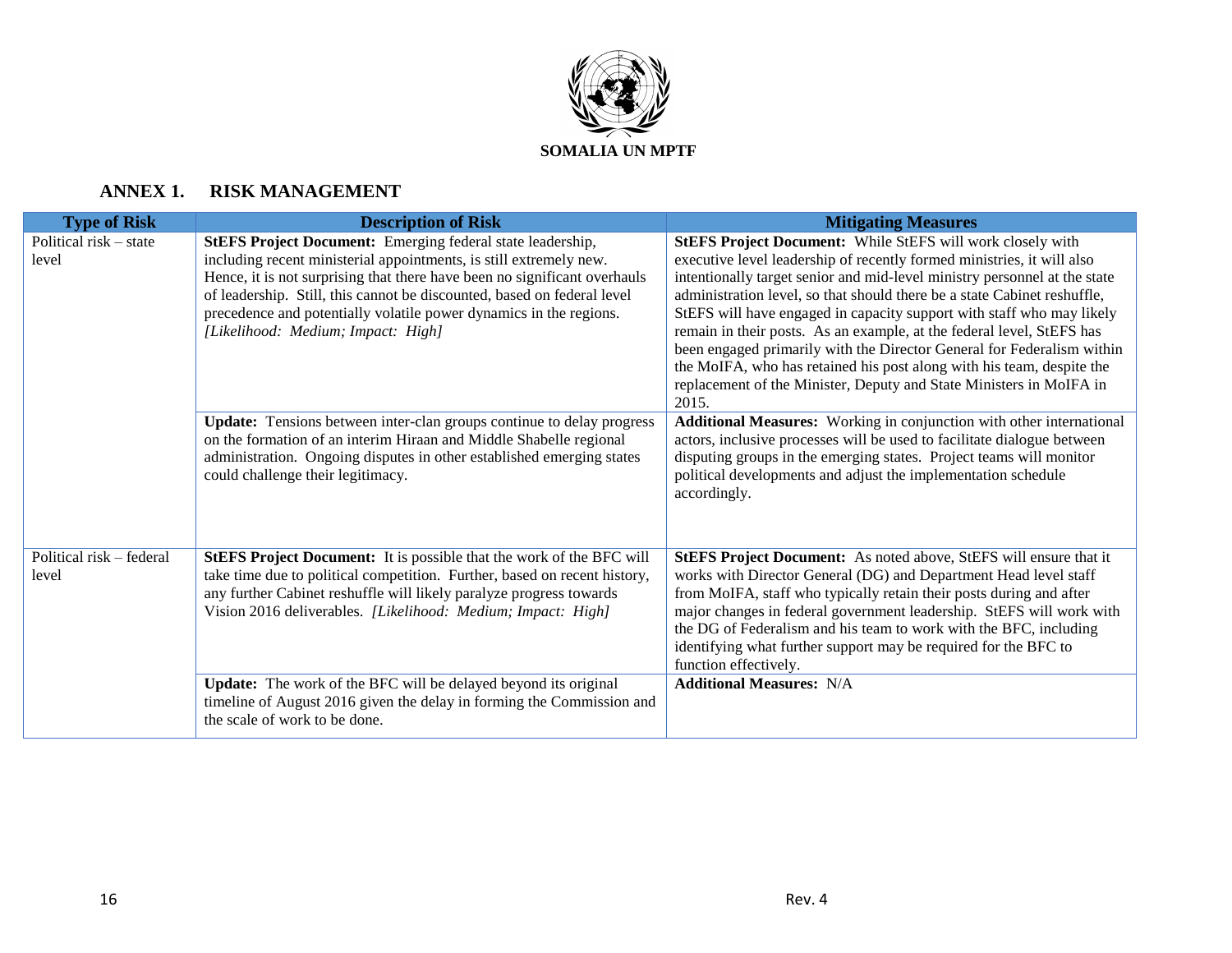

| <b>Type of Risk</b> | <b>Description of Risk</b>                                                                                                                                                                                                                                                                                                                                                                                                                                                                                                | <b>Mitigating Measures</b>                                                                                                                                                                                                                                                                                                                                                                                                                                                                                                                                                              |
|---------------------|---------------------------------------------------------------------------------------------------------------------------------------------------------------------------------------------------------------------------------------------------------------------------------------------------------------------------------------------------------------------------------------------------------------------------------------------------------------------------------------------------------------------------|-----------------------------------------------------------------------------------------------------------------------------------------------------------------------------------------------------------------------------------------------------------------------------------------------------------------------------------------------------------------------------------------------------------------------------------------------------------------------------------------------------------------------------------------------------------------------------------------|
| Physical insecurity | <b>StEFS Project Document:</b> Serious deterioration of the security<br>situation, either within Mogadishu where the senior Project<br>Management Team will be based, or in emerging federal state capitals,                                                                                                                                                                                                                                                                                                              | StEFS Project Document: The UN has proven that it can and will<br>continue to work from Mogadishu despite ongoing security challenges.<br>The StEFS Project Manager and some of the Project Management Team                                                                                                                                                                                                                                                                                                                                                                             |
|                     | where StEFS will employ field staff. [Likelihood: Medium; Impact:<br>High]                                                                                                                                                                                                                                                                                                                                                                                                                                                | will be Mogadishu based, so continuity of programming is likely even in<br>the case of regional insecurity or isolated incidents in Mogadishu. In<br>state capitals, StEFS does not intend to employ full time international<br>staff, but rather will rely on senior local staff. These staff may be<br>temporarily relocated if necessary either to Mogadishu or to another<br>state capital but will continue to monitor project activities.                                                                                                                                         |
|                     | <b>Update:</b> Security threats continue to be a key risk to project<br>implementation, particularly during Ramadan when regions in south and<br>central Somalia where the project works were especially volatile. The<br>attack at the Nasa Hablod Hotel in Mogadishu on 25 June resulted in the<br>death of an embedded Technical Officer with the BFC, Mr. Ibrahim<br>Elmi. In addition, some regions remain inaccessible for security<br>reasons, which will impact the reach of the federalism perception<br>survey. | Additional Measures: The project will make use of third party<br>monitors for activity monitoring to support oversight in locations that<br>might be inaccessible to the project team. In addition, the project will<br>exercise flexibility in the sequencing of its implementation, especially at<br>the regional level. Security risks can be reduced by deferring, or<br>restricting the level of operations in insecure areas until these areas have<br>been stabilized.                                                                                                           |
| Project support     | <b>StEFS Project Document:</b> Lack of agreement on coordination and<br>cooperation arrangements. [Likelihood: Low; Impact: High]                                                                                                                                                                                                                                                                                                                                                                                         | StEFS Project Document: Agreement with the MoIFA has also been<br>reached on the precursor to StEFS, the recently concluded PIP project.<br>As part of the StEFS design process, the project team has consulted<br>emerging state administrations in Baidoa, Kismayo and Adaado on the<br>proposed project components, all of which have expressed support for<br>the concept.                                                                                                                                                                                                          |
|                     | Update: Agreement on project priorities has been reached and reflected<br>in the signed Project Document and LOAs with MoIFA, BFC, OPM,<br>JSS, GIA and ISWA. However, regional-level inefficiencies and the<br>centralized nature of the government could impact on the roll out of<br>project activities.                                                                                                                                                                                                               | Additional Measures: The project will help ensure the implementation<br>of planned initiatives by encouraging political commitment centrally<br>and locally by supporting government coordination mechanisms and<br>widely communicating those initiatives. The project will also work with<br>development partners to identify entry points to anticipate and overcome<br>any obstacles. Moreover, the project will regularly engage donors and<br>government through consultation and coordination efforts facilitated<br>through project board meetings and the PSG 1 working group. |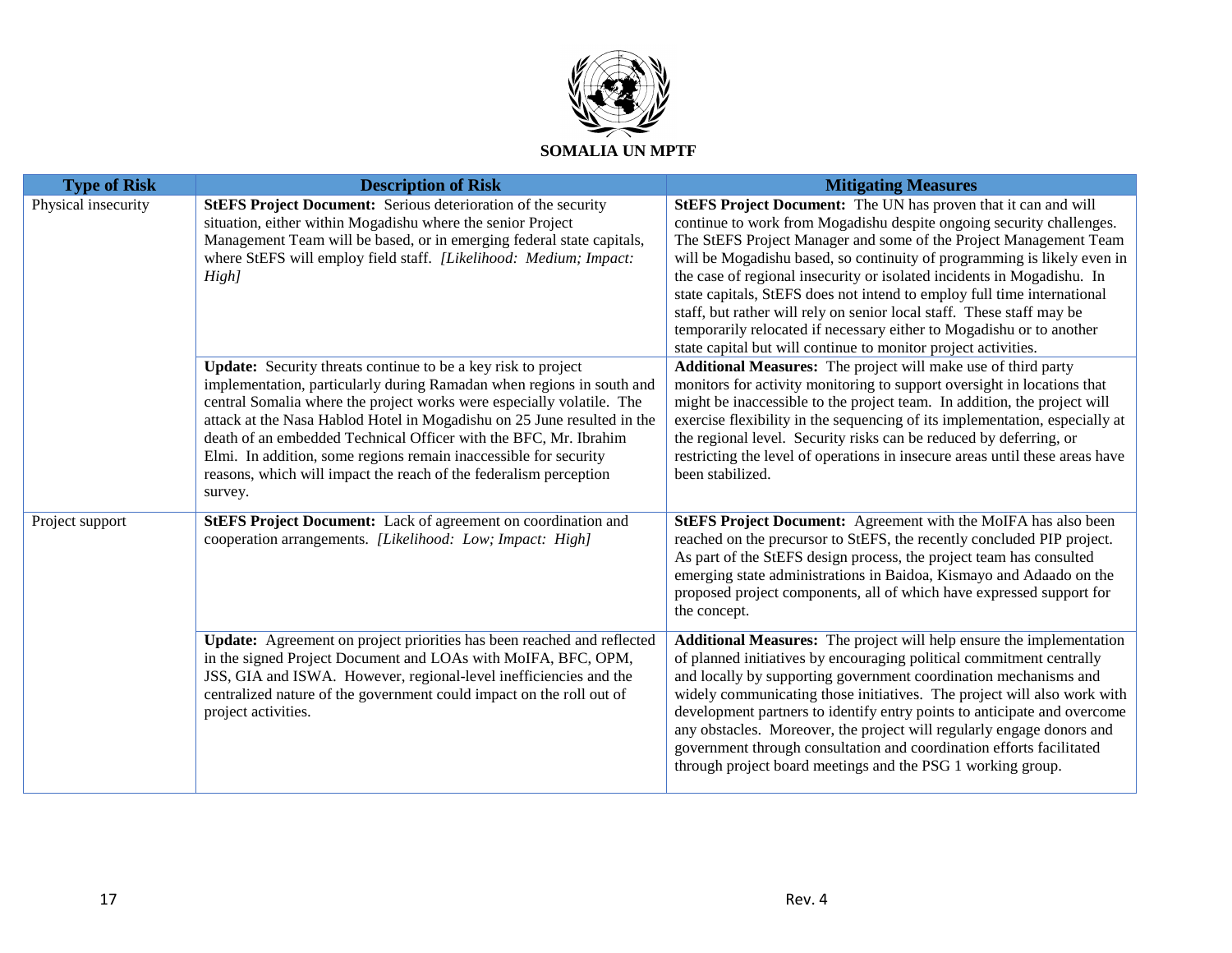

| <b>Description of Risk</b>                                           | <b>Mitigating Measures</b>                                                                                                                                                                                                                                                                                                                                                                                                                                                                                                                                                                                                                                                                                                                                                                                                                                                                                                                                 |
|----------------------------------------------------------------------|------------------------------------------------------------------------------------------------------------------------------------------------------------------------------------------------------------------------------------------------------------------------------------------------------------------------------------------------------------------------------------------------------------------------------------------------------------------------------------------------------------------------------------------------------------------------------------------------------------------------------------------------------------------------------------------------------------------------------------------------------------------------------------------------------------------------------------------------------------------------------------------------------------------------------------------------------------|
| <b>StEFS Project Document:</b> Delays in recruitment of project      | <b>StEFS Project Document:</b> Recruitment will be planned well in                                                                                                                                                                                                                                                                                                                                                                                                                                                                                                                                                                                                                                                                                                                                                                                                                                                                                         |
|                                                                      | advance to ensure timely deployment of required staff - both national                                                                                                                                                                                                                                                                                                                                                                                                                                                                                                                                                                                                                                                                                                                                                                                                                                                                                      |
|                                                                      | and international. The project uses CTG, a recruitment firm with a                                                                                                                                                                                                                                                                                                                                                                                                                                                                                                                                                                                                                                                                                                                                                                                                                                                                                         |
|                                                                      | roster of consultants/advisors that can be recruited rather quickly.                                                                                                                                                                                                                                                                                                                                                                                                                                                                                                                                                                                                                                                                                                                                                                                                                                                                                       |
| Update: There is a lack of qualified human resources at the regional | Additional Measures: The project will adopt competitive bidding to                                                                                                                                                                                                                                                                                                                                                                                                                                                                                                                                                                                                                                                                                                                                                                                                                                                                                         |
|                                                                      | select competent contractors. Field staff, together with officials from                                                                                                                                                                                                                                                                                                                                                                                                                                                                                                                                                                                                                                                                                                                                                                                                                                                                                    |
|                                                                      | the emerging state administrations and departments of Federal                                                                                                                                                                                                                                                                                                                                                                                                                                                                                                                                                                                                                                                                                                                                                                                                                                                                                              |
|                                                                      | Directorate of MoIFA staff, will undertake regular monitoring and                                                                                                                                                                                                                                                                                                                                                                                                                                                                                                                                                                                                                                                                                                                                                                                                                                                                                          |
|                                                                      | evaluation of services provided to take corrective action when                                                                                                                                                                                                                                                                                                                                                                                                                                                                                                                                                                                                                                                                                                                                                                                                                                                                                             |
|                                                                      | necessary.                                                                                                                                                                                                                                                                                                                                                                                                                                                                                                                                                                                                                                                                                                                                                                                                                                                                                                                                                 |
|                                                                      |                                                                                                                                                                                                                                                                                                                                                                                                                                                                                                                                                                                                                                                                                                                                                                                                                                                                                                                                                            |
|                                                                      |                                                                                                                                                                                                                                                                                                                                                                                                                                                                                                                                                                                                                                                                                                                                                                                                                                                                                                                                                            |
|                                                                      | StEFS Project Document: Because the project will be managed under                                                                                                                                                                                                                                                                                                                                                                                                                                                                                                                                                                                                                                                                                                                                                                                                                                                                                          |
|                                                                      | UNDP's Direct Implementation Modality, all procurements will be                                                                                                                                                                                                                                                                                                                                                                                                                                                                                                                                                                                                                                                                                                                                                                                                                                                                                            |
|                                                                      | managed by UNDP. There will be no direct fund transfers to state level                                                                                                                                                                                                                                                                                                                                                                                                                                                                                                                                                                                                                                                                                                                                                                                                                                                                                     |
|                                                                      | governments under this project. All sub-contracts with consultants,                                                                                                                                                                                                                                                                                                                                                                                                                                                                                                                                                                                                                                                                                                                                                                                                                                                                                        |
|                                                                      | service providers, or CSOs/NGOs will be administered according to                                                                                                                                                                                                                                                                                                                                                                                                                                                                                                                                                                                                                                                                                                                                                                                                                                                                                          |
|                                                                      | UNDP procurement guidelines. StEFS will employ full time project                                                                                                                                                                                                                                                                                                                                                                                                                                                                                                                                                                                                                                                                                                                                                                                                                                                                                           |
|                                                                      | staff on the ground in each activity location who will monitor usage of                                                                                                                                                                                                                                                                                                                                                                                                                                                                                                                                                                                                                                                                                                                                                                                                                                                                                    |
|                                                                      | assets or services provided to project beneficiaries. These staff will be                                                                                                                                                                                                                                                                                                                                                                                                                                                                                                                                                                                                                                                                                                                                                                                                                                                                                  |
|                                                                      | supported by the project's M&E officer, project assistant and UNDP's                                                                                                                                                                                                                                                                                                                                                                                                                                                                                                                                                                                                                                                                                                                                                                                                                                                                                       |
|                                                                      | finance department.                                                                                                                                                                                                                                                                                                                                                                                                                                                                                                                                                                                                                                                                                                                                                                                                                                                                                                                                        |
| Update: There is no evidence of funds being diverted or              | <b>Additional Measures: N/A</b>                                                                                                                                                                                                                                                                                                                                                                                                                                                                                                                                                                                                                                                                                                                                                                                                                                                                                                                            |
|                                                                      |                                                                                                                                                                                                                                                                                                                                                                                                                                                                                                                                                                                                                                                                                                                                                                                                                                                                                                                                                            |
|                                                                      |                                                                                                                                                                                                                                                                                                                                                                                                                                                                                                                                                                                                                                                                                                                                                                                                                                                                                                                                                            |
|                                                                      |                                                                                                                                                                                                                                                                                                                                                                                                                                                                                                                                                                                                                                                                                                                                                                                                                                                                                                                                                            |
|                                                                      | management and international and national full-time technical staff.<br>Absence of qualified consultants to implement the assignment.<br>[Likelihood: Medium; Impact: High]<br>level that affects project work with the government administration and<br>also with the field offices. Under StEFS and the previous PIP project,<br>the project supports the emerging state administrations with local<br>technical advisors/officers and graduate interns. However, turnover is<br>affecting the continuity of the work and the ability of the project to<br>effectively coordinate with government administrations. In ISWA, for<br>example, all ten interns that were in place in Q1 under the PIP have<br>resigned.<br><b>StEFS Project Document:</b> Misappropriation or misuse of project<br>funds. Lack of financial oversight at the project activity level.<br>[Likelihood: Low; Impact: High]<br>misappropriated in the current reporting period. |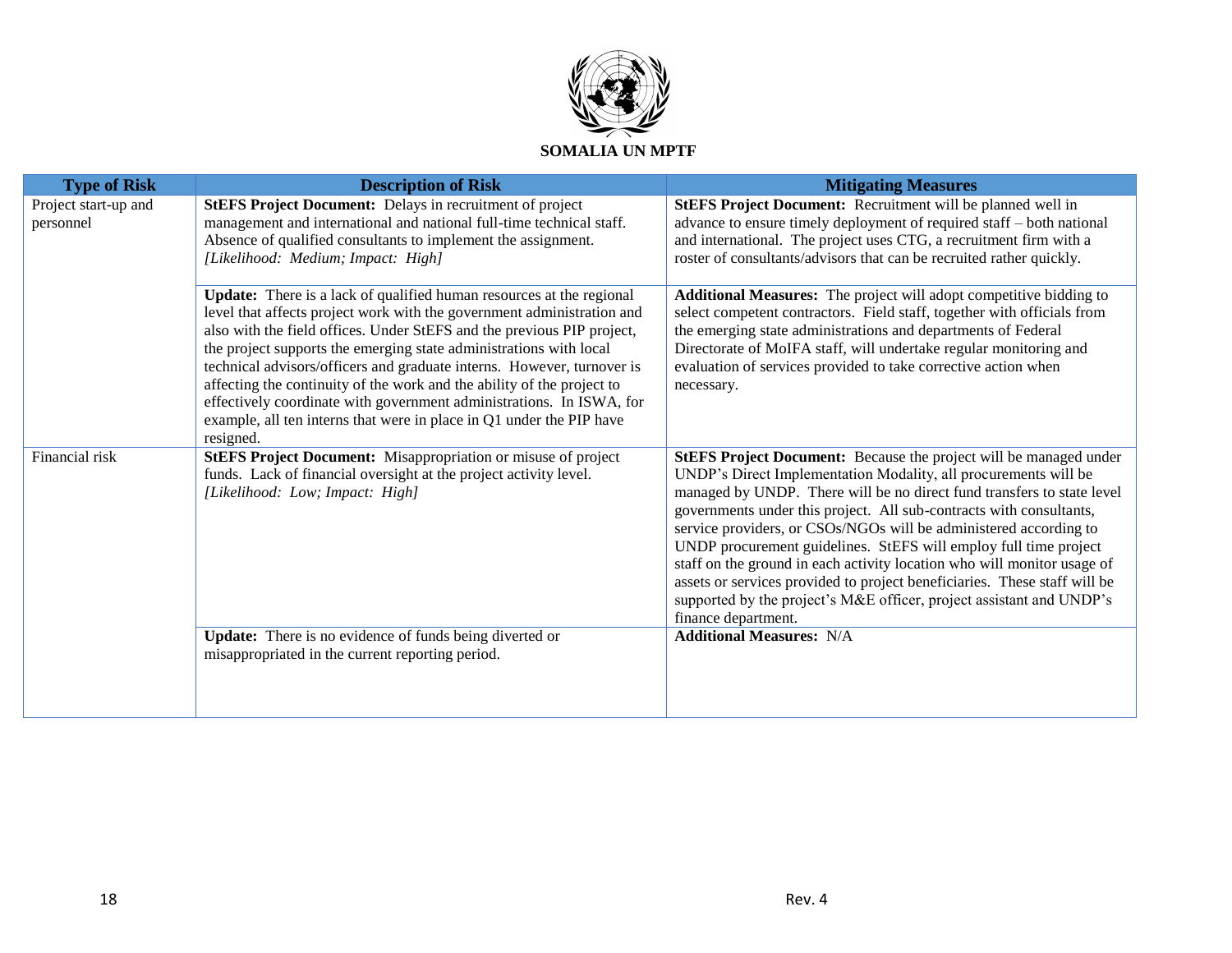

| <b>Type of Risk</b>    | <b>Description of Risk</b>                                                | <b>Mitigating Measures</b>                                                 |
|------------------------|---------------------------------------------------------------------------|----------------------------------------------------------------------------|
| Potential exclusion of | Newly Identified Risk: There are groups that continue to be               | UNDP recognizes the risk and will try to ensure that all program           |
| minority groups        | marginalized in all sections of Somalia society, such as groups based on  | activities address this issue and that marginalized groups are encouraged  |
|                        | ethnicity and age. Marginalization based on ethnicity can lead to         | to participate. Where feasible, arrangements in the sense of quota $-$ for |
|                        | feelings of exclusion that can fuel inter-clan tensions and violence and, | instance in representative bodies — will be made. Youth will be            |
|                        | in turn, derail the process of state formation and building. For example, | directly engaged in the project as interns. The project has also provided  |
|                        | clan representation at reconciliation meetings and within the future      | support for forums that bring together young people to promote youth       |
|                        | interim administration is a key source of the delay in the Hiraan and     | leadership and provide training on aspects of governance and               |
|                        | Middle Shabelle state formation process.                                  | federalism. The project will also work with influential federal and        |
|                        |                                                                           | regional stakeholders, along with international partners such as IGAD,     |
|                        | Though Somalia's youth population is significant in numbers, it is        | to ensure inclusive representation from minority groups in reconciliation  |
|                        | marginalized in terms of opportunity, with staggeringly high youth        | activities and state formation processes. Indicators of inclusiveness      |
|                        | unemployment. Young people in Somalia experience three forms of           | have been incorporated in the project's results framework and              |
|                        | exclusion — sociocultural, economic and political — resulting in them     | monitoring plan.                                                           |
|                        | becoming both victims and sources of conflict.                            |                                                                            |
| Potential adverse      | Newly Identified Risk: While there has been some progress in Somalia      | StEFS will continue to promote the role of women as peacemakers and        |
| impacts on gender      | government institutions, such as within the federal parliament and some   | leaders. For example, individual women of influence and women's            |
| equality               | notable ministerial appointments, women remain under-represented          | groups will be given prominent voices during reconciliation activities.    |
|                        | across government. Prevailing traditional practices and security          | In addition, women in government will benefit from targeted mentoring      |
|                        | concerns could deter women from seeking selection for leadership          | from the UNDP's gender unit, which will be in addition to their            |
|                        | positions or even from participating in consultations to express their    | participation in core of government functions training made possible       |
|                        | interests.                                                                | through the project. A gender action plan has been developed to            |
|                        |                                                                           | promote women's participation, including in decision-making processes,     |
|                        |                                                                           | and targets for women's representation have been incorporated in the       |
|                        |                                                                           | project's results framework.                                               |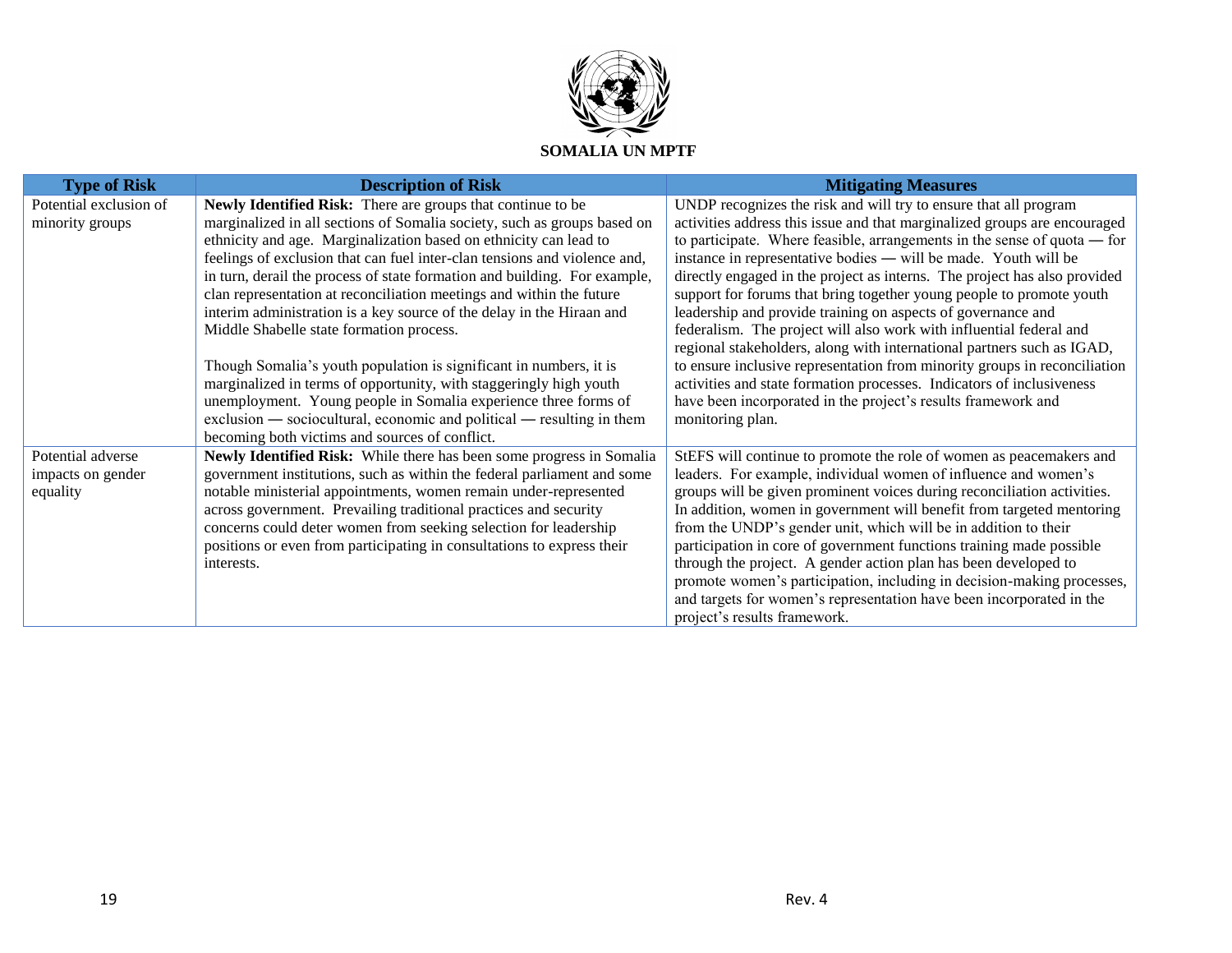

# **ANNEX 2. MONITORING AND OVERSIGHT ACTIVITIES IN Q2 2016**

| <b>Monitoring Activity</b>                         | <b>Date</b>           | <b>Description &amp; Comments</b>                                                                                                                                                        | <b>Key Findings / Recommendations</b>                                                                                                                                                                                                                                                                                                                                                                                                                                                                                                                                                                                                                                   |
|----------------------------------------------------|-----------------------|------------------------------------------------------------------------------------------------------------------------------------------------------------------------------------------|-------------------------------------------------------------------------------------------------------------------------------------------------------------------------------------------------------------------------------------------------------------------------------------------------------------------------------------------------------------------------------------------------------------------------------------------------------------------------------------------------------------------------------------------------------------------------------------------------------------------------------------------------------------------------|
| Engineer site visit (ISWA-<br>MoPIC/Baidoa)        | $1-8$ May             | Supervision and quality control inspection of the ongoing<br>construction of the ISWA MoPIC office in Baidoa in order<br>to release payments.                                            | • The work is being done in accordance with what was<br>stipulated in the BOQ. 44% of total works has been<br>completed.<br>• Some changes and additional work was recommended,<br>including: (1) construction of an elevated water tank;<br>(2) turning one of the septic tanks into an underground<br>water tank; and (3) construction of three rooms inside<br>the conference hall. The vendor has accepted these<br>modifications to the original plan.<br>• The engineer issued the certificate needed for the<br>vendor to receive the first payment installment, but<br>urged the vendor to expedite the construction works to<br>meet the established deadline. |
| Third-party activity monitoring<br>(BFC/Mogadishu) | 17 May                | Third-party monitoring (TPM) of the BFC consultative<br>workshop in Mogadishu. Included participant attendance<br>verification and an assessment of the quality of workshop<br>delivery. | • One-day workshop on consultations is not enough to<br>capture all ideas, opinions and recommendations of the<br>stakeholders in Banadir region.<br>• Issue of boundaries needs more exercise and further<br>consultative processes with all stakeholders.<br>• BFC should commence immediately to collate all<br>Somali maps, working with former military<br>cartographers and engaging donor communities.                                                                                                                                                                                                                                                           |
| Third-party activity monitoring<br>(ISWA/Baidoa)   | $31$ May $-5$<br>June | TPM of the Merka reconciliation conference, including<br>participant attendance verification, as well as assessment<br>of the inclusiveness of the process.                              | • "The mission gave fair consideration to both sides of<br>the conflict and handled the discussions with a lot of<br>professionalism giving the affected community<br>members the opportunity to express themselves<br>freely."<br>• "The results of the meetings show that with more effort<br>put in consultations and discussions, peace can easily<br>be achieved."<br>• To strengthen the capacity of the 'Ramadan Ceasefire<br>Committee,' the government must "win back the trust<br>of the people of Merka district through confidence<br>building activities."                                                                                                 |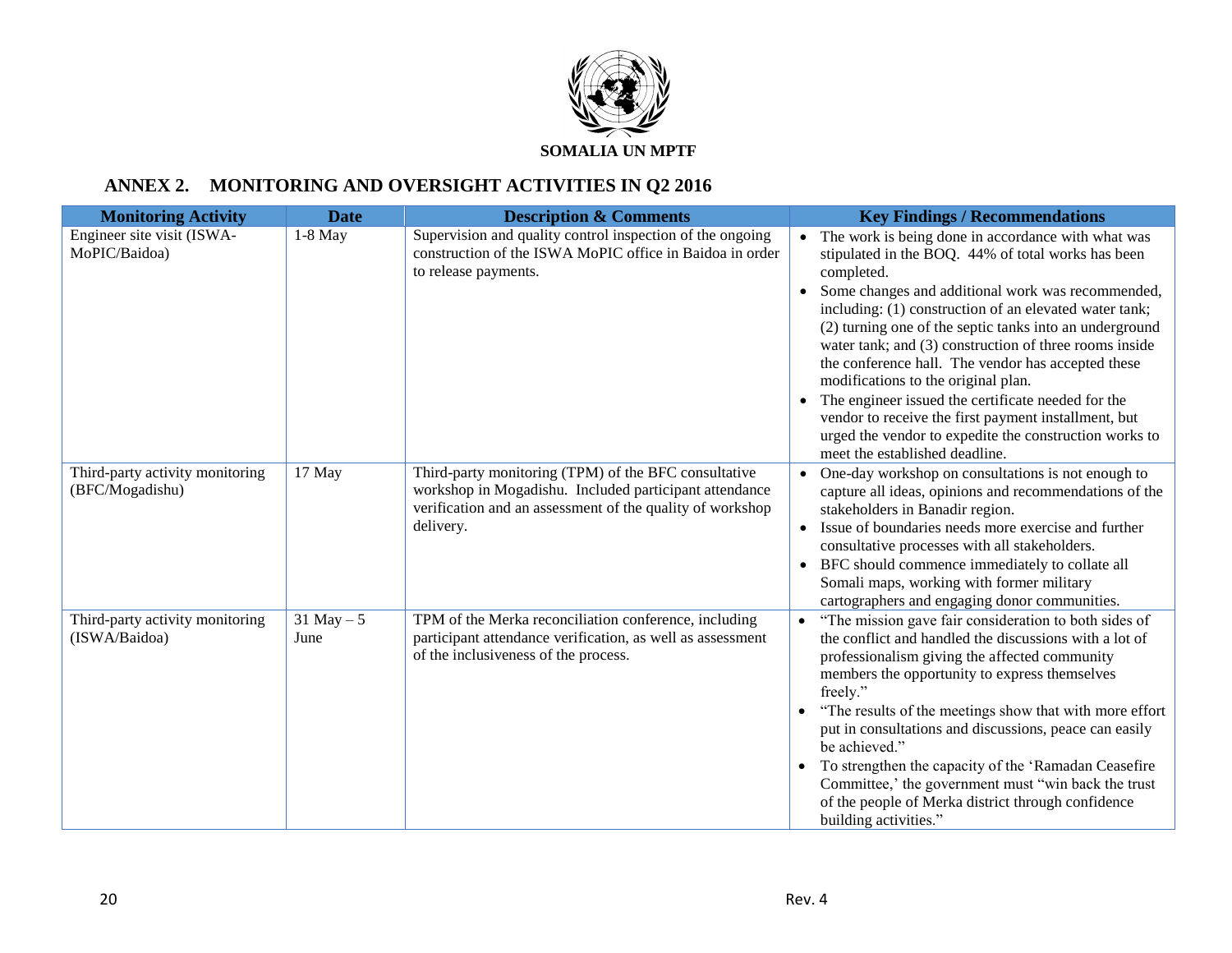

| <b>Monitoring Activity</b>                                    | <b>Date</b> | <b>Description &amp; Comments</b>                                                                                                                                                                                                                                                                                                                                                                                                                | <b>Key Findings / Recommendations</b>                                                                                                                                                                                                                                                                                                                                                                                                                                   |
|---------------------------------------------------------------|-------------|--------------------------------------------------------------------------------------------------------------------------------------------------------------------------------------------------------------------------------------------------------------------------------------------------------------------------------------------------------------------------------------------------------------------------------------------------|-------------------------------------------------------------------------------------------------------------------------------------------------------------------------------------------------------------------------------------------------------------------------------------------------------------------------------------------------------------------------------------------------------------------------------------------------------------------------|
| Third-party activity monitoring<br>(FGS-MoIFA/Jowhar)         | $9-10$ May  | TPM of an outreach workshop in Jowhar to increase<br>harmonization and awareness raising of federalization<br>among clan representatives, CSOs and media. Included<br>verification of participant attendance and composition and<br>assessment of achievement of objectives defined in the<br>concept note, as well as interviews with a sample of<br>participants to gather their opinions about the quality and<br>usefulness of the workshop. | Respondents noted that the workshop allowed them<br>space to express their opinions, and to develop an<br>understanding of federalism, state formation/building,<br>and the importance of politics and social mobilization.<br>Respondents also noted that workshop facilitation<br>could be improved. A political clan and sub-clan<br>conflict occurred during the workshop.<br>A key recommendation from participants is to increase<br>representativeness of women. |
| Direct Implementation Modality<br>(DIM) audit (UNDP projects) | May - June  | DIM project audits are conducted to provide assurance that<br>resources are being used effectively and efficiently for the<br>purposes intended and in accordance with UNDP policies<br>and procedures.                                                                                                                                                                                                                                          | The audit recently concluded. The findings report,<br>including the opinion of the auditors on the financial<br>statements of the project, is not yet available.                                                                                                                                                                                                                                                                                                        |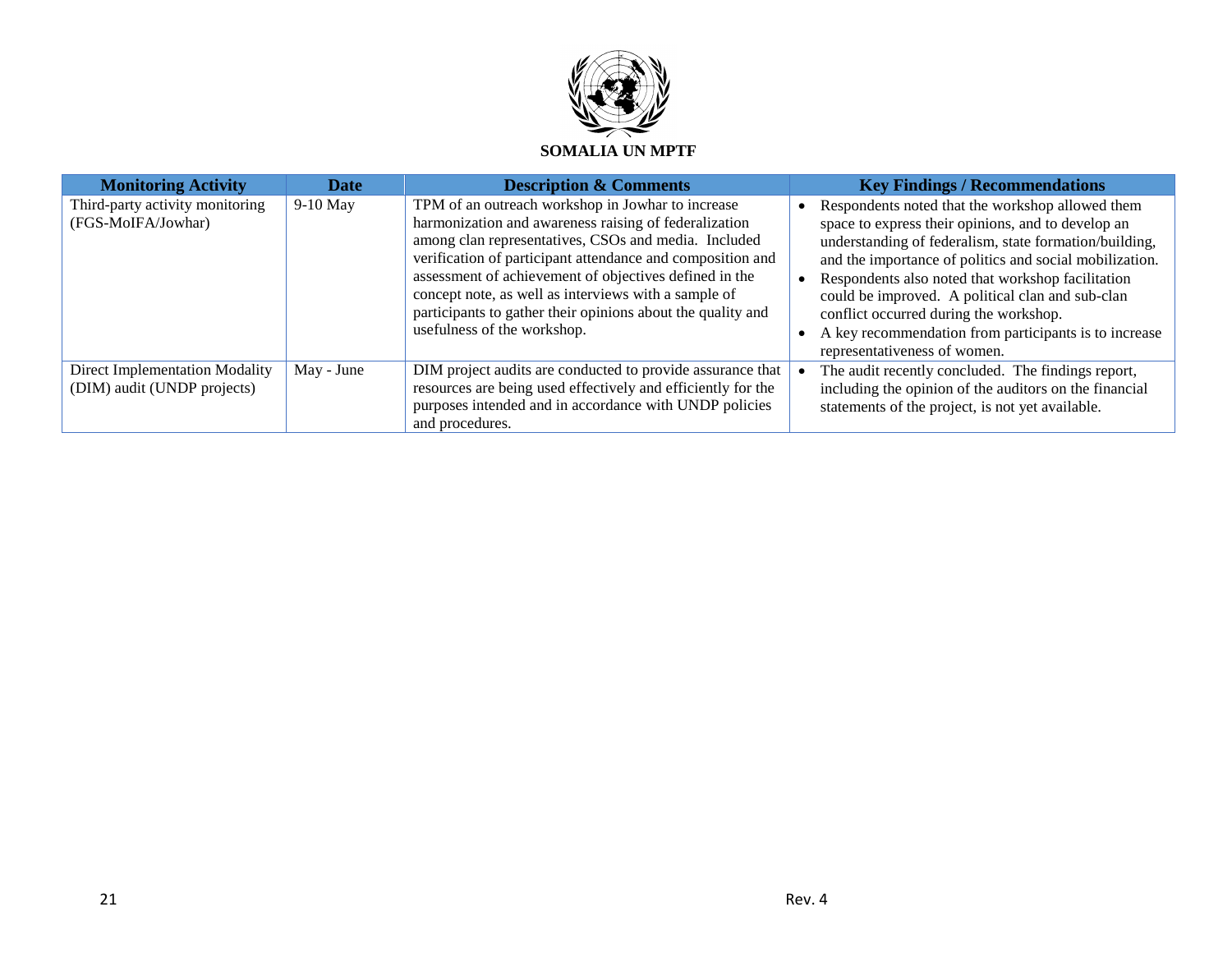

# **ANNEX 3. TRAINING DATA FOR Q2 2016**

|    | <b>Target Group</b>                                                                                                                                |                                                                                                     |                       | $#$ of<br><i>participants</i> |                    |                                                                                                                                         | <b>Location</b> | <b>Training</b>                                                                           |
|----|----------------------------------------------------------------------------------------------------------------------------------------------------|-----------------------------------------------------------------------------------------------------|-----------------------|-------------------------------|--------------------|-----------------------------------------------------------------------------------------------------------------------------------------|-----------------|-------------------------------------------------------------------------------------------|
| #  | <b>Ministry, District or</b><br><b>UN</b> staff                                                                                                    | <b>Others</b>                                                                                       | <b>Dates</b>          | M                             | $\mathbf{F}$       | Title of the training                                                                                                                   | of training     | provider                                                                                  |
| 1. |                                                                                                                                                    | <b>Genuine Traditional</b><br>Elders & delegates<br>from Hiraan &<br>Middle Shabelle<br>CSO & media | 9 May<br>10 May       | 99<br>46                      | $\mathbf{1}$<br>36 | Outreach related to increasing<br>harmonization and awareness raising of<br>federalization among stakeholders and clan<br>and sub-clans | Jowhar          | FGS/MoIFA                                                                                 |
| 2. | Embedded technical<br>advisors/ officers and<br>interns at ISWA, JSS,<br>GIA, BFC and MoIFA                                                        |                                                                                                     | 23-24 May             | 14                            | $\overline{4}$     | State formation retreat/planning workshop<br>(incl. training session on monitoring $&$<br>reporting)                                    | Mogadishu       | UNDP/<br><b>UNSOM</b>                                                                     |
| 3. |                                                                                                                                                    | Current & emerging<br>community leaders<br>for 5 villages of<br>Kismayo                             | $3-5$ June            | 29                            | 36                 | Peacebuilding & conflict management<br>workshop                                                                                         | Kismayo         | <b>JSS MoPIR</b>                                                                          |
| 4. | Ministerial officials from<br>Puntland, GIA, ISWA &<br>JSS; senior officials from<br>MoIFA, OPM & BFC;<br>and UNDP project team<br>staff $(3M:1W)$ |                                                                                                     | $30$ May $-3$<br>June | 14                            | 3                  | Federalism study tour program                                                                                                           | Switzerland     | Government of<br>Switzerland<br>(Department of<br>Foreign<br>Affairs) $\&$<br><b>UNDP</b> |
| 5. |                                                                                                                                                    | Media personalities                                                                                 | 15-17 June            | 34                            | 6                  | Training workshop on governance,<br>peacebuilding and state-building                                                                    | Kismayo         | JSS Office of<br>the President &<br><b>MoPIR</b>                                          |
| 6. | JSS CSC senior staff                                                                                                                               |                                                                                                     | May-June              | 6                             | 3                  | On-the-job and 3-day training session on<br>procedures and administrative practices                                                     | Kismayo         | <b>UNDP</b><br><i>(international)</i><br>consultant)                                      |
| 7. | ISWA Ministry of<br>Women                                                                                                                          | Universities, CSOs                                                                                  | 29-30 June            | $\Omega$                      | 31                 | Political participation sensitization<br>workshop for women                                                                             | Baidoa          | <b>BWDO/UNDP</b>                                                                          |
|    |                                                                                                                                                    |                                                                                                     | <b>TOTAL</b>          | 242                           | 120                |                                                                                                                                         |                 |                                                                                           |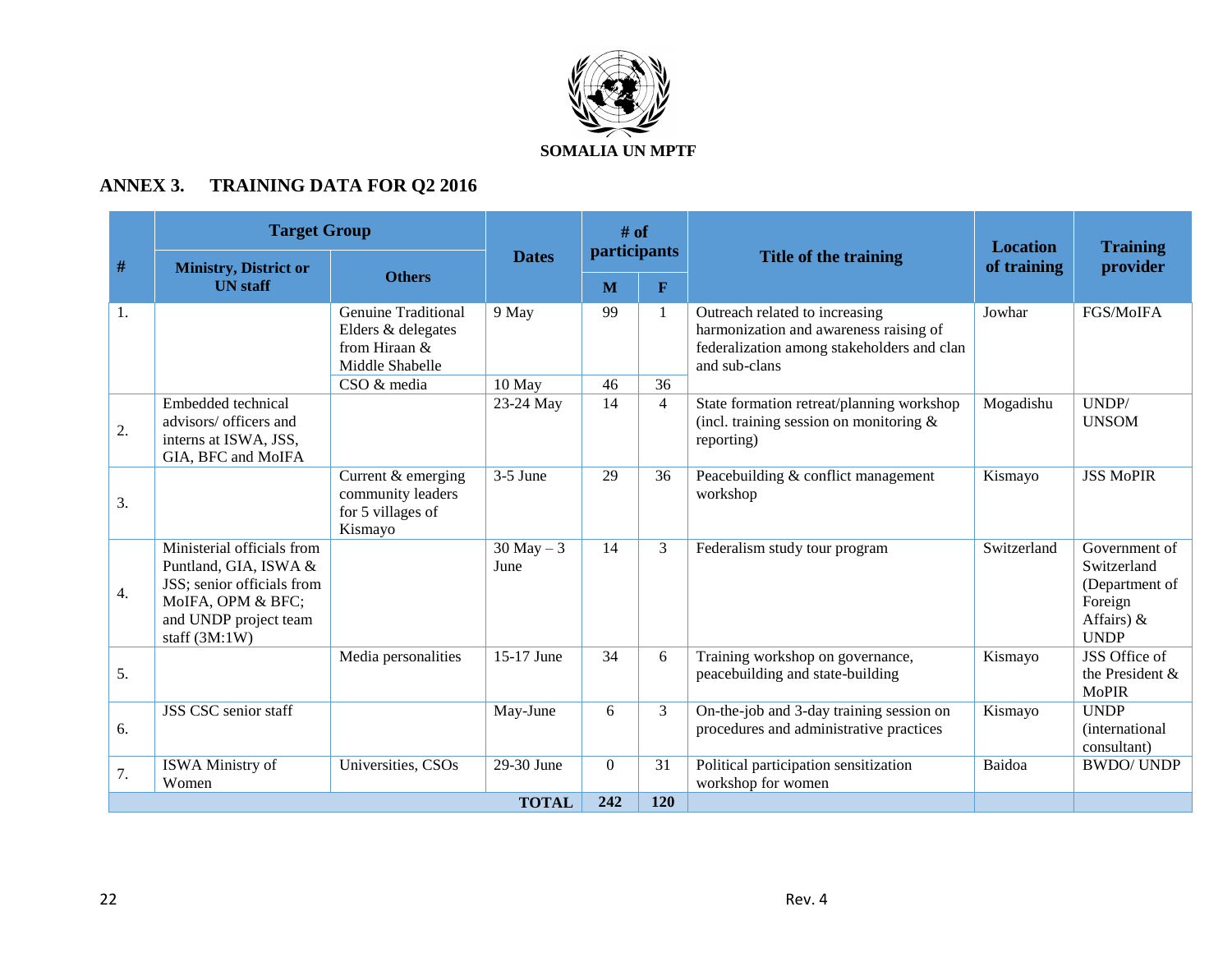

# **ANNEX 4. OTHER WORKSHOP & MEETING DATA FOR Q2 2016**

| #  | <b>Participants</b>                                                                                                                                                                           |                                                                                                                                    | <b>Dates</b>         | # of<br><i>participants</i> |                   | <b>Title of workshop/meeting</b>                                                                                          | <b>Location</b><br>of<br>workshop/<br>meeting | Workshop/<br>meeting<br>organizer             |
|----|-----------------------------------------------------------------------------------------------------------------------------------------------------------------------------------------------|------------------------------------------------------------------------------------------------------------------------------------|----------------------|-----------------------------|-------------------|---------------------------------------------------------------------------------------------------------------------------|-----------------------------------------------|-----------------------------------------------|
|    | <b>Ministry, District or UN</b><br>staff                                                                                                                                                      | <b>Others</b>                                                                                                                      |                      | M                           | $\mathbf{F}$      |                                                                                                                           |                                               |                                               |
| 1. | <b>ISWA Cabinet</b>                                                                                                                                                                           | CSOs                                                                                                                               | 20 April<br>21 April | 16<br>23                    | 9<br>$\mathbf{1}$ | Consultative strategic planning<br>meeting with ISWA Cabinet and<br><b>CSOs</b>                                           | Baidoa                                        | <b>ISWA MoPIC</b>                             |
| 2. | GIA Ministers,<br>UNDP/UNSOM project staff                                                                                                                                                    |                                                                                                                                    | 28 April             | 12                          | 3                 | Introductory meeting on<br>development of strategic planning for<br><b>GIA</b>                                            | Mogadishu                                     | <b>UNDP &amp; GIA</b>                         |
| 3. | GIA Vice President, Deputy<br>Speaker, Cabinet Ministers<br>and Deputy Ministers;<br>Adaado Mayor/staff; UNDP-<br>supported interns/advisors at<br>GIA; UNDP CD &<br>UNDP/UNSOM project staff |                                                                                                                                    | 3 May                | 25                          | 9                 | Mission to Adaado                                                                                                         | Adaado                                        | <b>UNDP &amp; GIA</b>                         |
| 4. | <b>ISWA</b> Ministries, UN<br>agencies                                                                                                                                                        | <b>INGOs, NNGOs</b>                                                                                                                | 12 May               | 32                          | $\mathbf{1}$      | ISWA aid coordination meeting                                                                                             | Baidoa                                        | <b>ISWA MoPIC</b><br>& Ministry of<br>Finance |
| 5. | <b>BFC</b>                                                                                                                                                                                    |                                                                                                                                    | 15-24 May            | 8                           | $\mathbf{1}$      | Introductory workshop on strategic<br>planning & consultative meetings                                                    | Mogadishu                                     | <b>UNDP</b>                                   |
| 6. | Banadir Governor's Office<br>representatives, District<br>Commissioners and their<br>teams, MoIFA representatives                                                                             | Military<br>cartographers,<br>boundary experts,<br>selected civil society<br>members (women,<br>youth, local CSOs),<br>researchers | 17 May               | 76                          | 33                | Consultation with Banadir regional<br>authorities in determining the<br>regional line and district demarcation<br>process | Mogadishu                                     | <b>BFC</b>                                    |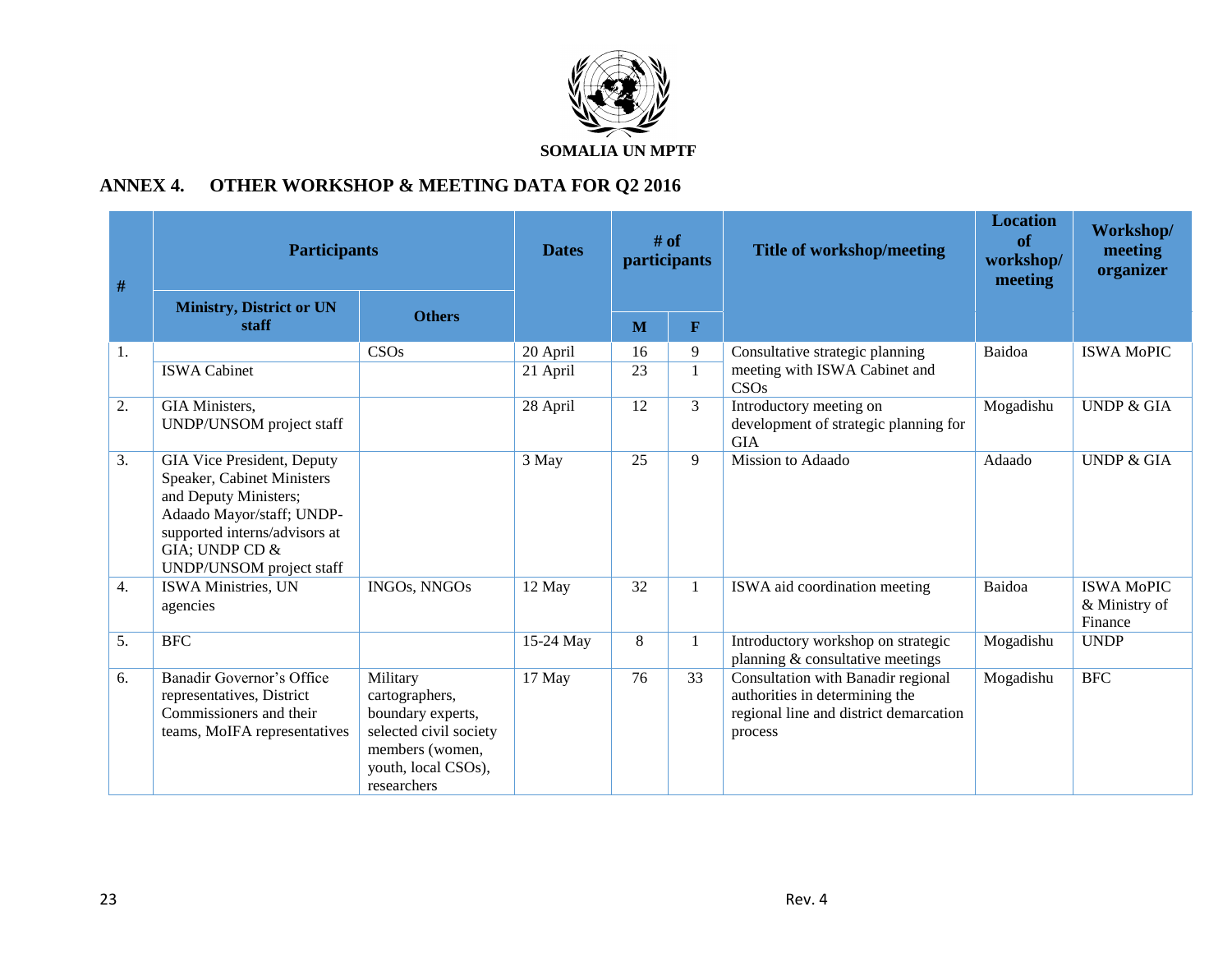

| #   | <b>Participants</b>                                                                                                                            |                                                                                                                          | <b>Dates</b>                | $#$ of<br>participants |                         | <b>Title of workshop/meeting</b>                              | <b>Location</b><br>of<br>workshop/<br>meeting | Workshop/<br>meeting<br>organizer                                                                        |
|-----|------------------------------------------------------------------------------------------------------------------------------------------------|--------------------------------------------------------------------------------------------------------------------------|-----------------------------|------------------------|-------------------------|---------------------------------------------------------------|-----------------------------------------------|----------------------------------------------------------------------------------------------------------|
|     | <b>Ministry, District or UN</b><br>staff                                                                                                       | <b>Others</b>                                                                                                            |                             | M                      | $\overline{\mathbf{F}}$ |                                                               |                                               |                                                                                                          |
| 7.  | ISWA Ministers, Deputy<br>Ministers, MPs, UN agencies                                                                                          | CSO <sub>s</sub> , academics                                                                                             | 24-25 May<br>& 28-30<br>May | 146                    | 15                      | Southwest strategic planning sessions<br>for the five sectors | Baidoa                                        | <b>ISWA MoPIC</b>                                                                                        |
| 8.  | ISWA Ministers, MPs                                                                                                                            | Merka residents,<br>youth leaders, SNA,<br>AMISOM, women's<br>groups, academics,<br>business community,<br>civil society | $31$ May $-5$<br>June       | 118                    | 34                      | Lower Shabelle/Merka reconciliation<br>conference             | Merka                                         | <b>ISWA Ministry</b><br>of<br>Reconciliation<br>$\mathcal{R}_{\mathcal{L}}$<br>Constitutional<br>Affairs |
| 9.  | BFC delegates, JSS<br>government officials (incl.<br>President, Deputy Speaker of<br>Parliament, MPs, Ministers)                               |                                                                                                                          | 15-22 June                  | 17                     | $\overline{0}$          | BFC visit to Jubbaland (unofficial)                           | Kismayo                                       | <b>BFC</b>                                                                                               |
| 10. | BFC delegates, Puntland<br>State government officials<br>(incl. President, Vice<br>President, Deputy Speaker of<br>Parliament, MPs, Ministers) |                                                                                                                          | 16-28 June                  | 16                     | 3                       | Official BFC visit to Puntland                                | Garowe                                        | <b>BFC</b>                                                                                               |
|     |                                                                                                                                                |                                                                                                                          | <b>TOTAL</b>                | 489                    | 109                     |                                                               |                                               |                                                                                                          |